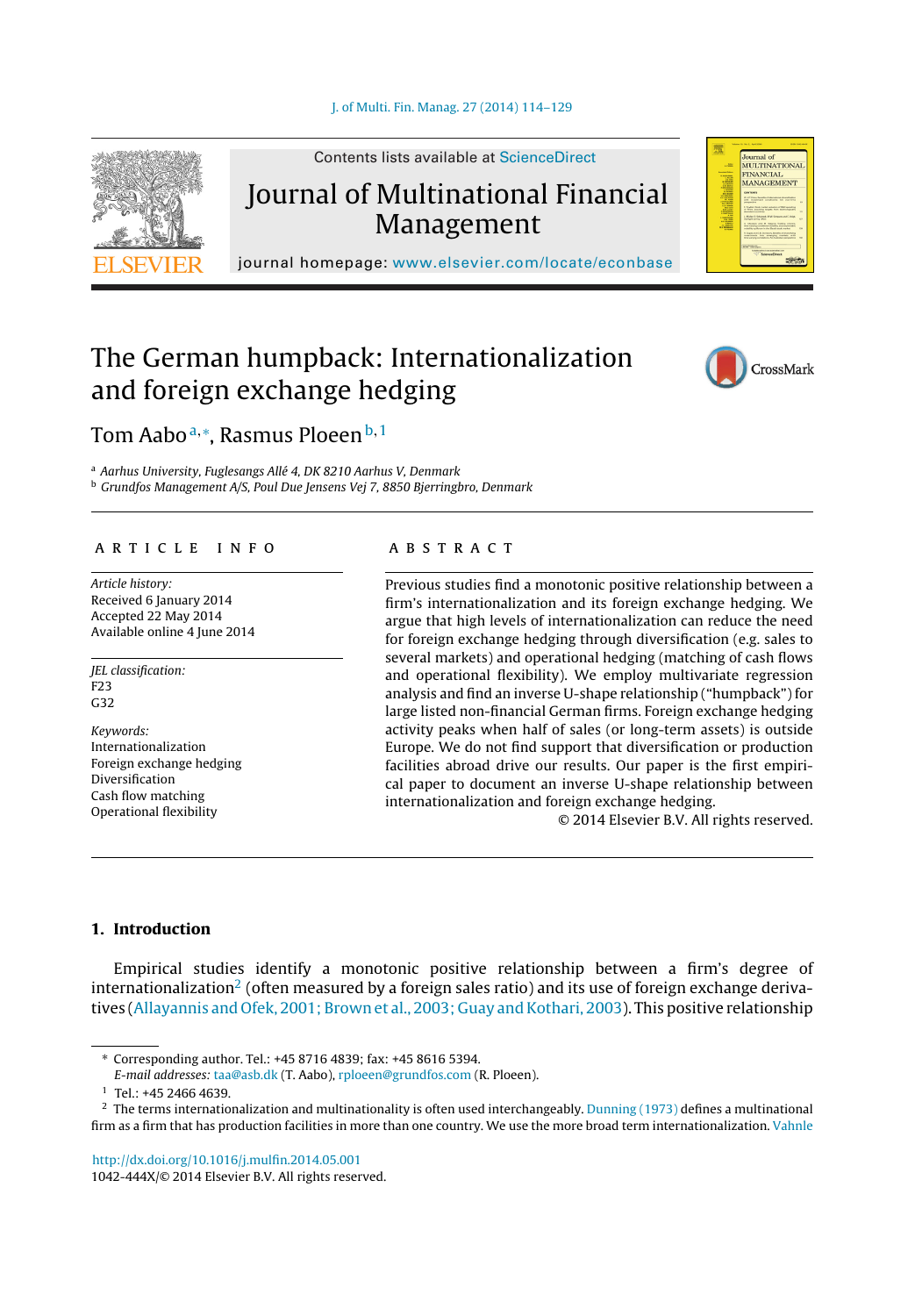makes intuitive sense since the direct foreign exchange exposure increases when a firm increases its sales to markets that use a different currency than the currency in the firm's home market (e.g. [Choi](#page-14-0) [and](#page-14-0) [Prasad,](#page-14-0) [1995;](#page-14-0) [Bodnar](#page-14-0) and Wong, [2003\).](#page-14-0) However, at the same time it makes intuitive sense that for certain (high) levels of internationalization, the need for foreign exchange hedging may decrease due to diversification and operational hedging (matching of cash flows and operational flexibility). This facilitates the potential existence of an inverse U-shape relationship between internationalization and foreign exchange hedging. We empirically test such an existence and the underlying reasons.

Specifically, we investigate the relationship between internationalization and foreign exchange hedging for large German non-financial firms. German firms are especially relevant in this context because (1) Germany is the largest economy in Europe and (2) Germany is an open economy with total exports on par with the U.S. The size of the economy makes our findings economically relevant and the openness of the economy provides a relevant setting for the detection of a potential inverse U-shape relationship. New accounting standards provide us with geographical segment information in the annual reports. We use this information to go beyond a simple export ratio which would not make much sense in a German context due to the use of the Euro by many of Germany's major trading partners (e.g. France, Netherlands, and Italy). We measure internationalization by foreign sales outside Europe (and alternatively by foreign long-term assets outside Europe) and find strong support for an inverse U-shape relationship. In practical terms our findings indicate that large German non-financial firms increase their foreign exchange hedging up to the point where they have approximately half of their sales (or long-term assets) outside Europe. From that point on they tend to decrease their foreign exchange hedging. The inverse U-shape relationship is especially important for large firms and is economically significant. Thus, the median (largest) firm in term of size goes from a hedge ratio measured as the notional amount of foreign exchange derivatives divided by total sales of 1% (11%) when the firm has no sales outside Europe to 4% (33%) when the firm has half of its sales outside Europe and then again to 2% (15%) when the firm has all its sales outside Europe. Our findings are novel and contribute to the understanding of the relationship between risk management and internationalization at the firm-specific level. To the best of our knowledge, we are the first to show an inverse U-shape relationship between the extent of foreign exchange derivatives usage and internationalization.

Our study is related to [Hutson](#page-14-0) [and](#page-14-0) [Laing](#page-14-0) [\(2014\)](#page-14-0) who find an inverse relationship between the usage/non-usage of foreign exchange derivatives and foreign subsidiaries (number and location) in a sample of US non-financial firms. Our study distinguishes itself from Hutson and Laing in two important aspects. First, Hutson and Laing use a foreign exchange derivatives usage dummy. This is a crude measure that does not distinguish between e.g. a firm that has entered a single forward contract to offset a specific transaction exposure and a firm that uses foreign exchange derivatives extensively as part of a broader enterprise risk management program. We use a continuous variable to measure the extent of foreign exchange derivative usage. Second, Hutson and Laing investigate the inverse Ushape relationship between foreign exchange derivatives usage and internationalization only in terms of foreign subsidiaries<sup>3</sup> (foreign sales is a control variable). The number and distribution of foreign subsidiaries are relevant aspects of internationalization but give a partial picture of internationalization and they fail to distinguish between (1) small sales subsidiaries and large production subsidiaries and in this line of reasoning (2) subsidiaries that generate/constitute a minor versus a major part of total sales and long-term assets. We use foreign sales and foreign long-term assets ratios to measure firm-specific internationalization.

At least two arguments exist why an inverse U-shape relationship could exist. First, a firm that is international and sells its products to several markets may reduce foreign exchange risk through diversification following well-established theory (e.g. [Markowitz,](#page-14-0) [1959;](#page-14-0) [Sharpe,](#page-14-0) [1964;](#page-14-0) [Agmon](#page-14-0) [and](#page-14-0) [Lessard,](#page-14-0) [1977\).](#page-14-0) Second, a firm may reduce foreign exchange risk through operational hedging. This

[and](#page-15-0) [Ivarsson](#page-15-0) [\(2014\)](#page-15-0) distinguish between (1) firms that are in a state of internationalization with limited geographical spread and/or coordination and (2) firms that have passed this stage and have become "globalized" with wide geographical spread and coordination of activities. Again, we use the term internationalization and encompass both "internationalized" and "globalized" firms.

 $3$  [Hutson](#page-14-0) [and](#page-14-0) [Laing](#page-14-0) [\(2014\)](#page-14-0) use three different measures related to foreign subsidiaries: the number of regions in which the firms has subsidiaries; the number of countries in which the firms has subsidiaries; and the number of foreign subsidiaries.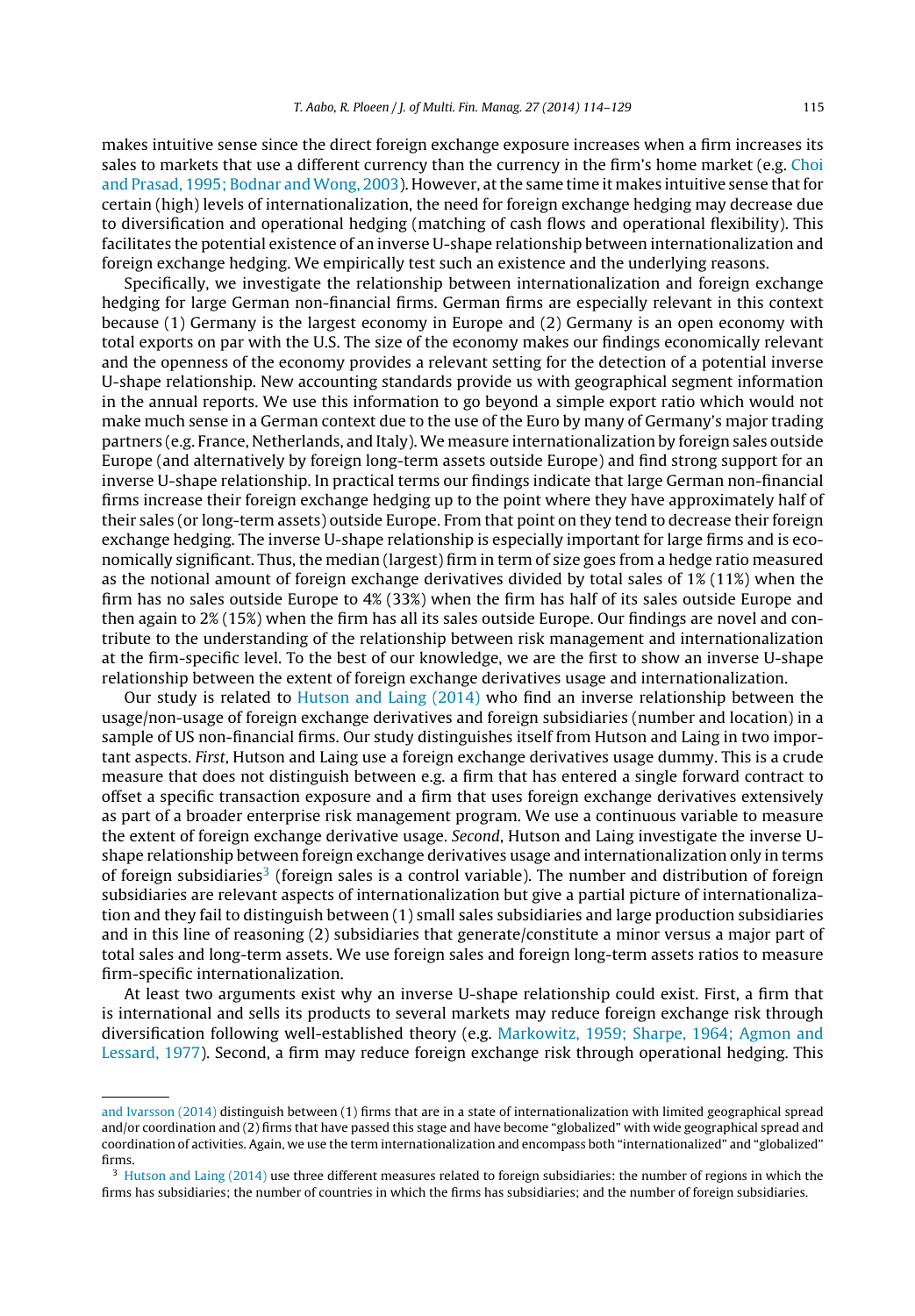can be done (1) by matching foreign revenues with foreign costs in the same currency (e.g. [Bodnar](#page-14-0) [and](#page-14-0) [Marston,](#page-14-0) [2002\)](#page-14-0) or (2) by operational flexibility (e.g. being able to switch production between production facilities in different countries following the reasoning of among others [Capel,](#page-14-0) [1997\).](#page-14-0) We investigate the likely reasons for the observed inverse U-shape relationship but we do not find any indication that the relationship is driven by (1) diversification or (2) the ability through foreign productions facilities to match cash flows or operate flexibly. Instead we argue that the inverse u-shape relationship may be driven by the flexibility of sourcing from foreign suppliers and foreign exchange derivatives supply-side constraints.

The next section provides a brief review of the related literature. Section [3](#page-3-0) describes the data and the methodology of our study. Section [4](#page-6-0) lists the descriptive statistics and correlations. Section [5](#page-6-0) performs the multivariate regression analysis. Finally, we provide our conclusions in Section [6.](#page-13-0)

#### **2. Related literature**

Internationalization is most often measured by a foreign sales ratio (e.g. [Michel](#page-14-0) [and](#page-14-0) [Shaked,](#page-14-0) [1984;](#page-14-0) [Sullivan,](#page-14-0) [1994\).](#page-14-0) Less often is the use of foreign assets ratio (e.g. [Grant](#page-14-0) et [al.,](#page-14-0) [1988\)](#page-14-0) and the number of foreign countries/foreign subsidiaries (e.g. [Allen](#page-14-0) [and](#page-14-0) [Pantzalis,](#page-14-0) [1996;](#page-14-0) [Morck](#page-14-0) [and](#page-14-0) [Yeung,](#page-14-0) [1991\).](#page-14-0) [Hodder](#page-14-0) [\(1982\)](#page-14-0) shows that when price changes and changes in exchange rates are not perfectly correlated, exchange rate changes pose a significant risk to firms involved in international activities (and to a lesser extent to domestic firms). [Bartram](#page-14-0) et [al.](#page-14-0) [\(2011\)](#page-14-0) find that firms reduce risk by the use of foreign exchange derivatives. The most important such instrument is forward contracts ([Bodnar](#page-14-0) et [al.,](#page-14-0) [2011\).](#page-14-0)

In a perfect market situation [\(Modigliani](#page-14-0) [and](#page-14-0) [Miller,](#page-14-0) [1958\)](#page-14-0) such hedging does not add value. How-ever, market imperfections exist. [Smith](#page-15-0) [and](#page-15-0) [Stulz](#page-15-0) [\(1985\)](#page-15-0) show that hedging can add value by reducing financial distress costs and by reducing taxes if taxes are a convex function of earnings. Furthermore, Smitz and Stulz note that hedging may also be driven by managerial risk aversion. [Froot](#page-14-0) et [al.](#page-14-0) [\(1993\)](#page-14-0) show that hedging can add value under capital market imperfections. [Leland](#page-14-0) [\(1998\)](#page-14-0) argue that financial hedging increase debt capacity and thereby reduce taxes. Furthermore, [Wang](#page-15-0) et [al.](#page-15-0) [\(2003\)](#page-15-0) argue that hedging may be optimal to protect non-diversified shareholders and stakeholders. [Allayannis](#page-14-0) [and](#page-14-0) [Weston](#page-14-0) [\(2001\)](#page-14-0) find a positive relation between firm value and the use of foreign exchange derivatives.

Empirical studies (e.g. [Allayannis](#page-14-0) [and](#page-14-0) [Ofek,](#page-14-0) [2001;](#page-14-0) [Brown](#page-14-0) et [al.,](#page-14-0) [2003;](#page-14-0) [Guay](#page-14-0) [and](#page-14-0) [Kothari,](#page-14-0) [2003\)](#page-14-0) identify a monotonic positive relationship between the internationalization of a firm (often measured by a foreign sales ratio) and its use of foreign exchange derivatives. [Guay](#page-14-0) [and](#page-14-0) [Kothari](#page-14-0) [\(2003\)](#page-14-0) find that the use of derivatives appears to be a small part of the overall risk profile of non-financial firms. [Nance](#page-14-0) et [al.](#page-14-0) [\(1993\)](#page-14-0) note that one substitute for the use of financial derivatives is an alteration of the debt-equity ratio or a change in operations (e.g. by creating off-setting cash flows in exposed currencies). Such alternative ways of addressing foreign exchange risk ties into the integrated risk management framework of [Meulbroek](#page-14-0) [\(2002\)](#page-14-0) who lists three tools for risk management: (1) use of financial derivatives, (2) change of capital structure, and (3) change in operations. [Geczy](#page-14-0) et [al.](#page-14-0) [\(2007\)](#page-14-0) and [Pantzalis](#page-14-0) et [al.](#page-14-0) [\(2001\)](#page-14-0) find that operational hedging techniques are an important component of firms' overall risk-management activities. [Guay](#page-14-0) [and](#page-14-0) [Kothari](#page-14-0) [\(2003\)](#page-14-0) suggest that firms may use derivatives primarily to fine-tune an over-all risk management program.

An important aspect of the integrated risk management framework is the setup of the firm's operations. Following well-established theory on the risk-reduction properties of diversification ([Markowitz,](#page-14-0) [1959;](#page-14-0) [Sharpe,](#page-14-0) [1964\),](#page-14-0) a firm thatis more geographically diversified in its operations may be able to reduce part of its exchange rate risk through diversification because "idiosyncratic" exchange rate changes cancel out. [Pantzalis](#page-14-0) et [al.](#page-14-0) [\(2001\)](#page-14-0) find that the larger the number of countries in which the firm has subsidiaries ("breadth"), the lower the exposure, and the more concentrated the network ("depth"), the higher the exposure. A firm may also engage in operational hedging whether in the form of matching of cash flows or exploitation of operational flexibility. [Bodnar](#page-14-0) [and](#page-14-0) [Marston](#page-14-0) [\(2002\)](#page-14-0) develop a simple model of exchange rate exposure at the firm-specific level and show how a firm can reduce its exposure by offsetting foreign currency revenues and costs. In a U.K. perspective, [Bradley](#page-14-0) [and](#page-14-0) [Moles](#page-14-0) [\(2002\)](#page-14-0) find that occasionally or often, more than half of the surveyed firms source inputs in the same currencies as sales are made in order to manage exchange rate risk. [Aabo](#page-13-0) et [al.](#page-13-0) [\(2010\)](#page-13-0) show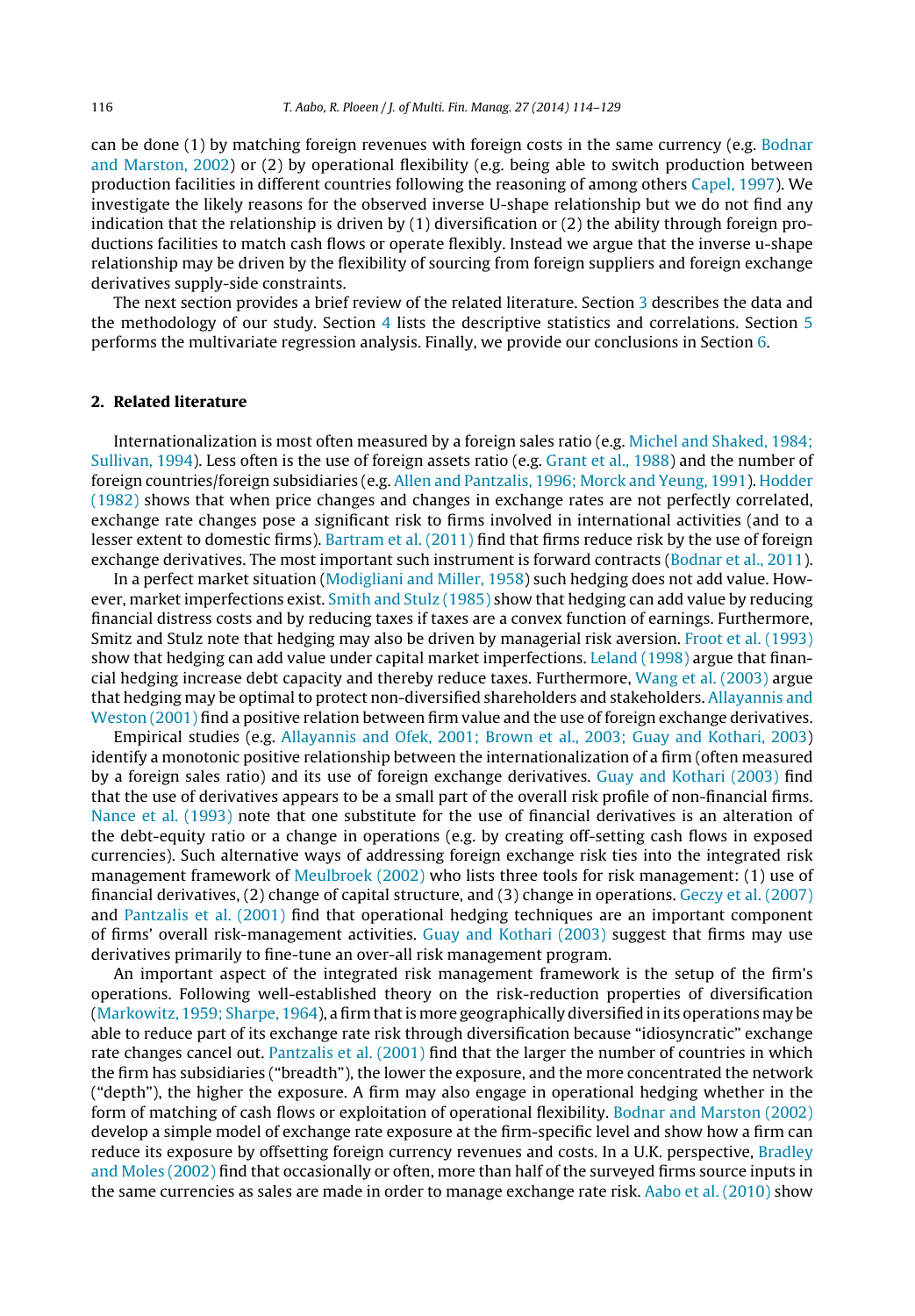<span id="page-3-0"></span>thatimport on the aggregate level reduces the need for financial hedging for a sample of medium-sized non-financial firms.

Based on the work of [Black](#page-14-0) [and](#page-14-0) [Scholes](#page-14-0) [\(1973\),](#page-14-0) [Myers](#page-14-0) [\(1977\)](#page-14-0) introduces the term real option. Following the line of reasoning of real option theory, [Kogut](#page-14-0) [and](#page-14-0) [Kulatilaka](#page-14-0) [\(1994\)](#page-14-0) suggest that building an international network of production facilities creates value and reduces risk through the option features of such an international network. In a framework of fluctuating exchange rates, [Capel](#page-14-0) [\(1997\)](#page-14-0) shows how having production facilities in more than one country creates value and reduces downside risk by letting the firm move production according to the development of exchange rates. In her model, Capel incorporates adjustment costs to reflect the fact that most firms cannot switch production from one country to another without incurring some extra costs (and without experiencing a time lag). The existence of adjustment costs makes the choice of production site path dependent. Thus, an international network of production facilities can have a setup that is more or less "sticky". [Rangan](#page-15-0) [\(1998\)](#page-15-0) finds that fluctuations in exchange rates trigger shifts in manufacturing and sourcing activities by multinational firms. Generally, operational flexibility reduces the need for financial hedging following the line of reasoning of real option theory (e.g. [Aabo](#page-13-0) [and](#page-13-0) [Simkins,](#page-13-0) [2005;](#page-13-0) [Allen](#page-13-0) [and](#page-13-0) [Pantzalis,](#page-13-0) [1996;](#page-13-0) [Bartram](#page-13-0) [and](#page-13-0) [Bodnar,](#page-13-0) [2007;](#page-13-0) [Bartram](#page-13-0) et [al.,](#page-13-0) [2010;](#page-13-0) [Reuer](#page-13-0) [and](#page-13-0) [Leiblein,](#page-13-0) [2000;](#page-13-0) [Mello](#page-13-0) et [al.,](#page-13-0) [1995\).](#page-13-0) [Bodnar](#page-14-0) et [al.](#page-14-0)  $(2011)$  find that the second most important reason.<sup>4</sup> for not using financial derivatives is that "Exposures are more effectively managed by other means".

#### **3. Data and methodology**

This study is based on public information from the Orbis database and the 2010 annual reports of German large listed non-financial firms. International Financial Reporting Standards (IFRS) No. 8 published in 2006 requires EU firms to report segment information (mandatory from 2009). The new segment information gives a unique opportunity to go beyond the traditional internationalization measure (foreign sales ratio) and investigate the geographical distribution of foreign sales as well as foreign long-term assets.

The targeted population of firms is the 400 largest listed non-financial firms in Germany. We require the 2010 annual reports to contain detailed information on hedging activity and geographical segments to pursue our analysis. These requirements reduce the number of firms to 202.<sup>5</sup> We further reduce the ultimate sample by four outliers (three firms with negative equity and a single firm with an abnormal hedge ratio $6$ ). In terms of NACE sectors the 198 firms are distributed as follows (NACE letters in parentheses): 17 primary industry firms  $(A+B)$ ; 100 manufacturing firms  $(C)$ ; 3 water and energy firms (D+E); 6 construction firms (F); 23 wholesale & retail trade firms (G); 28 service firms (H+I+I); 11 real estate firms (L); and 10 public work firms (M–U).

We hand-collect data on hedging and internationalization from the 2010 annual reports of these 198 firms. The notional amounts of foreign exchange derivatives usage are measured as end-of-year amounts. We use these amounts as proxies for the extent of foreign exchange hedging.<sup>7</sup> Using a continuous variable for foreign exchange derivatives usage is superior to binary measures because it allows us to test hypotheses on the determinants of the amount of hedging [\(Allayannis](#page-14-0) [and](#page-14-0) [Ofek,](#page-14-0) [2001\).](#page-14-0) We will, however, use a binary measure as a robustness check. Internationalization figures for

<sup>4</sup> The most important reason for not using financial derivatives is "Insufficient exposure to financial or commodity prices".

<sup>5</sup> Our initial sample is the 400 largest, listed, German firms. Approximately 150 of these firms did not provide detailed information on their hedging behavior in their 2010 annual reports. Further approximately 50 firms were removed because of either a short stock market history (=recently listed firms) or thin trading of their stocks.

 $6$  This firm has a hedge ratio measured as the notional amount of foreign exchange derivatives divided by the total sales of more than 500% while all other firms have hedge ratios in the range of 0% to 100%.

 $^7$  Foreign exchange derivatives can be used for hedging and speculation. Speculation is widespread (e.g. [Stulz,](#page-15-0) [1996\).](#page-15-0) However, we follow the line of reasoning of other empirical studies and proxy hedging by the notional amount of foreign exchange derivatives usage arguing that the bulk of foreign exchange derivatives is used for hedging (e.g. [Bodnar](#page-14-0) et [al.,](#page-14-0) [1998;](#page-14-0) [Allayannis](#page-14-0) [and](#page-14-0) [Ofek,](#page-14-0) [2001\).](#page-14-0) Investigating a large sample of firms from 47 countries, [Bartram](#page-14-0) et [al.](#page-14-0) [\(2011\)](#page-14-0) find that the use of derivatives is associated with lower idiosyncratic and systematic risk as well as lower cash flow volatility – thus indicating that foreign exchange derivatives are predominantly used for hedging purposes.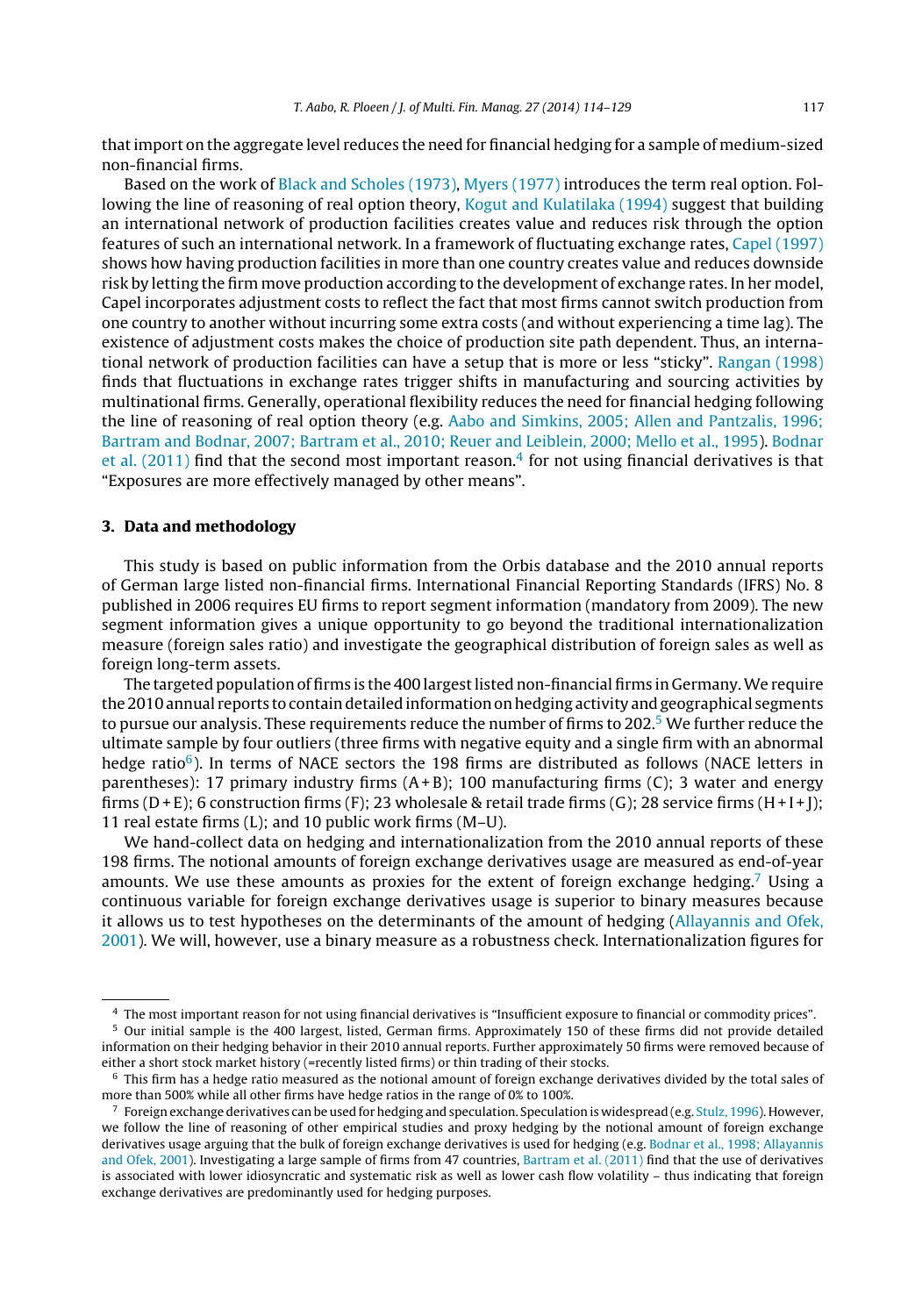foreign sales are for the year 2010 and internationalization figures for foreign long-term assets are 2010 end-of-year amounts.

Germany uses the Euro which makes a simple foreign sales or foreign long-term assets ratio less relevantin a foreign exchange risk management context. Thus, Germany's largest export partner (France) uses the Euro and most of Germany's other European export partners use the Euro (Netherlands, Austria, Italy, and Belgium).<sup>8</sup> Ideally we would create a foreign sales and foreign long-term assets ratio based on sales and long-term assets outside the Euro area but data limitations disqualify this first best option because of the character of the information on geographical segments in the annual reports (thus the Euro area is rarely stated as a region). The second best option is to create a foreign sales and foreign long-term assets ratio based on Europe. Thus, our foreign sales and foreign long-term assets ratios measure the degree to which the German firms in our sample have sales and long-term assets outside Europe. This is not a perfect measure of non-Euro sales and long-term assets because our measures implicitly treat the U.K., Switzerland, and Poland as using the Euro.

We investigate two competing hypotheses:

Hypothesis 1. states that the relationship at the firm-specific level between foreign exchange hedging and internationalization is positive and linear.

Hypothesis 2. states that the relationship at the firm-specific level between foreign exchange hedging and internationalization follows an inverse U-shape.

Regression analysis is performed using ordinary least squares regression analysis. The dependent variable is a measure of foreign exchange hedging and the independent variables are measures of internationalization plus relevant control variables. The following equation (with variations) is estimated:

\n
$$
\text{CURRENCY HEDGE}_i = C + \lambda_1 \text{ASSETS}_i + \lambda_2 \text{EQUITYRATIO}_i + \lambda_3 \text{CURRENT}_i + \lambda_4 \text{EBITDA}_i + \lambda_5 \text{RD}_i + \lambda_6 \text{MB}_i + \lambda_7 \text{DIVERSIFICATION}_i + \lambda_8 \text{FOREIGN DEBT}_i + \lambda_9 \text{FOREIGN SALES}_i + \lambda_{10} \text{FOREIGN SALES}_i^2 + \lambda_{9} \text{FOREIGN ASSETS}_i + \lambda_{10} \text{FOREIGN ASSETS}_i^2 + \lambda_{11} \text{Sector}_i + \omega_i
$$
\n

\n\n (1)\n

where CURRENCY HEDGE; is the logarithm of the sum of the notional amount of foreign exchange derivatives divided by the total sales of the firm times 100 plus 1. In alternative regressions we use a binary variable coded as 1 if the firms uses foreign exchange derivatives (or foreign debt) and 0 otherwise. ASSETS<sub>i</sub> is the logarithm of the total assets of the firm. EQUITYRATIO<sub>i</sub> is the equity of the firm divided by the total assets of the firm. CURRENT $_i$  is the logarithm of the sum of current assets divided by current liabilities plus 1. EBITDA<sub>i</sub> is the EBITDA of the firm divided by the total assets of the firm.  $RD_i$  is the logarithm of the sum of the R&D expenses divided by the total sales of the firm times 100 plus 1.  $MB_i$  is the logarithm of the sum of the market value of equity divided by the book value of equity of the firm plus 1. DIVERSIFICATION<sub>i</sub> is a dummy coded as 1 if the firm operates in more than one industry and 0 otherwise. FOREIGN DEBT<sub>i</sub> is a dummy coded as 1 if the firm has debt denominated in foreign currency and 0 otherwise. FOREIGN SALES $_i$  is sales outside Europe divided by the total sales of the firm. FOREIGN ASSETS<sub>i</sub> is long-term assets outside Europe divided by the total long-term assets of the firm.<sup>9</sup> Sector<sub>i</sub> are NACE classification codes  $A + B$ ,  $D + E$ , F, G, H + I + J, L, and M–U respectively (Manufacturing, C, being default) coded as 1 if the firm belongs to the specific sector and 0 otherwise.

<sup>8</sup> Germany's main export partners are France (10.2%), UK (7.0%), Netherlands (6.9%), US (6.3%), Austria (5.6%), Italy (5.4%), China (5.1%), Switzerland (4.7%), Belgium (4.3%), and Poland (4.1%). Source: CIA World Factbook (2012).

<sup>9</sup> We want to measure the geographical distribution of long-term assets. However, data is not uniform across annual reports. Thus, while most firms state the geographical distribution of long-term assets, some firms state total assets instead of longterm assets. Furthermore, the treatment of immaterial long-term assets is not consistent across annual reports with some firms including immaterial long-term assets in their geographical distribution of long-term assets and some firms excluding immaterial long-term assets. Similar problems do not apply to the geographical distribution of sales.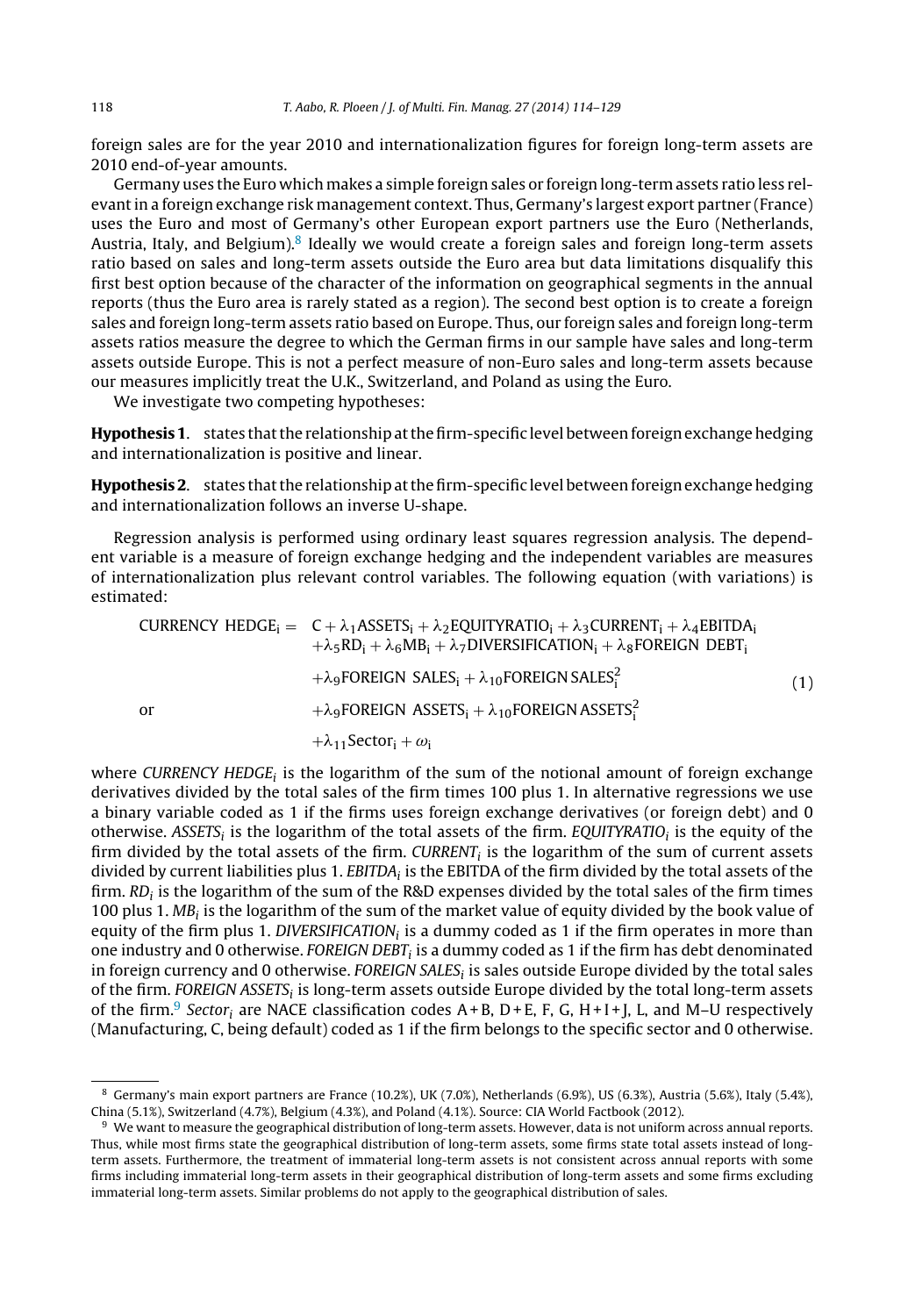<span id="page-5-0"></span>

| <b>Table 1</b>                           |
|------------------------------------------|
| Descriptive statistics for sample firms. |

| Variable                   | Mean  | Median | Max.    | Min.     | Std.dev. | JB       |
|----------------------------|-------|--------|---------|----------|----------|----------|
| Total assets (million USD) | 9906  | 888    | 266.429 | 46       | 33.943   | 8432.5   |
| <b>ASSETS</b>              | 7.12  | 6.79   | 12.5    | 3.84     | 1.79     | 27.4     |
| <b>EQUITYRATIO</b>         | 38.9% | 38.6%  | 92.5%   | 0.8%     | 16.3%    | 8.3      |
| Current ratio              | 1.73  | 1.54   | 15.78   | 0.10     | 1.32     | 35.175.1 |
| <b>CURRENT</b>             | 0.94  | 0.93   | 2.82    | 0.10     | 0.32     | 339.4    |
| <b>EBITDA</b>              | 11.2% | 11.2%  | 36.2%   | $-25.9%$ | 8.2%     | 165.1    |
| R&D costs                  | 2.1%  | 0.4%   | 23.8%   | 0.0%     | 3.5%     | 929.1    |
| <b>RD</b>                  | 0.72  | 0.34   | 3.21    | 0.00     | 0.84     | 26.4     |
| Market-to-book ratio       | 1.81  | 1.53   | 12.59   | 0.02     | 1.42     | 2822.9   |
| MB                         | 0.94  | 0.93   | 2.61    | 0.02     | 0.41     | 19.7     |
| <b>DIVERSIFICATION</b>     | 0.19  | 0.00   | 1.00    | 0.00     | 0.39     | 88.0     |
| <b>FOREIGN DEBT</b>        | 0.73  | 1.00   | 1.00    | 0.00     | 0.44     | 43.0     |
| <b>FOREIGN SALES</b>       | 21.7% | 17.0%  | 93.0%   | 0.0%     | 23.0%    | 26.3     |
| <b>FOREIGN ASSETS</b>      | 15.9% | 3.6%   | 93.9%   | 0.0%     | 21.4%    | 85.7     |
| Currency hedging           | 8.4%  | 1.8%   | 83.0%   | 0.0%     | 15.2%    | 837.9    |
| <b>CURRENCY HEDGE</b>      | 1.30  | 1.02   | 4.43    | 0.00     | 1.34     | 18.9     |

Note: This table reports descriptive statistics for the 198 sample firms. Variables used in subsequent regression analysis are in capital letters. Total assets is the total assets of the firm measured in million USD. ASSETS is the logarithm of Total assets. EQUITYRATIO is the equity of the firm divided by the total assets of the firm. Current ratio is current assets divided by current liabilities. CURRENT is the logarithm of the sum of current ratio plus 1. EBITDA is EBITDA of the firm divided by the total assets of the firm. R&D costs is the R&D expenses divided by the total sales of the firm. RD is the logarithm of the sum of (R&D costs times 100) plus 1. Market-to-book ratio is the market value of equity divided by the book value of equity of the firm. MB is the logarithm of the sum of market-to-book ratio plus 1.DIVERSIFICATION is a dummy coded as 1 if the firm operates in more than one industry and 0 otherwise. FOREIGN DEBT is a dummy coded as 1 if the firm has debt denominated in foreign currency and 0 otherwise. FOREIGN SALES is the percentage of sales outside Europe. FOREIGN ASSETS is the percentage of long-term assets outside Europe. Currency hedging is the notional amount of foreign exchange derivatives divided by the total sales of the firm. CURRENCY HEDGE is the logarithm of the sum of (Currency hedging times 100) plus 1.

We use logarithmic versions of a range of variables in the equation above because the nonlogarithmic version of the variables are positively skewed. The logarithmic versions of the variables are closer to being normally distributed (Table 1).

Our focus is on the relationship between foreign exchange hedging (CURRENCY HEDGE) and the internationalization of the firm (FOREIGN SALES and FOREIGN ASSETS). In accordance with previous literature we include control variables. Specifically, we include size (ASSETS) because financial derivatives usage exhibits economies of scale (e.g. [Bodnar](#page-14-0) et [al.,](#page-14-0) [1998;](#page-14-0) [Geczy](#page-14-0) et [al.,](#page-14-0) [2007\).](#page-14-0) We include capital structure (EQUITYRATIO) because hedging becomes more valuable when the firm is leveraged (e.g. [Geczy](#page-14-0) et [al.,](#page-14-0) 1997).<sup>10</sup> Current ratio (CURRENT) and profitability (EBITDA) follow a similar reasoning (e.g. [Nance](#page-14-0) et [al.,](#page-14-0) [1993\).](#page-14-0) We include measures of growth options (RD and MB) because hedging is more valuable for firms with growth options (e.g. [Nance](#page-14-0) et [al.,](#page-14-0) [1993;](#page-14-0) [Guay](#page-14-0) [and](#page-14-0) [Kothari,](#page-14-0) [2003\).](#page-14-0)

One of the arguments behind a potential inverse U-shape relationship is diversification. However, diversification may take place not only in terms of geography but also in terms of different economic sectors. To control for this we include a dummy for industrial diversification (DIVERSIFICATION). Debt denominated in foreign currency can be used as a hedging instrument (e.g. [Aabo,](#page-13-0) [2006;](#page-13-0) [Clark](#page-13-0) [and](#page-13-0) [Judge,](#page-13-0) [2009;](#page-13-0) [Graham](#page-13-0) [and](#page-13-0) [Harvey,](#page-13-0) [2001\).](#page-13-0) To control for such foreign debt usage we include a dummy

<sup>&</sup>lt;sup>10</sup> [Graham](#page-14-0) [and](#page-14-0) [Rogers](#page-14-0) [\(2002\)](#page-14-0) estimate the effect of derivatives use on leverage using a simultaneous equations model and find that derivatives usage has a positive effect on leverage. Thus, the cause-and-effect relationship is far from straightforward. [Bartram](#page-14-0) et [al.](#page-14-0) [\(2009\)](#page-14-0) more generally question mark the validity of the more simplistic framework taken in most empirical papers on hedging and its determinants. Instead they call for a more extensive research into the interactions between hedging and financial/operational strategies. [George](#page-14-0) [and](#page-14-0) [Hwang](#page-14-0) [\(2010\)](#page-14-0) show that firms with high financial distress costs choose low leverage and vice versa.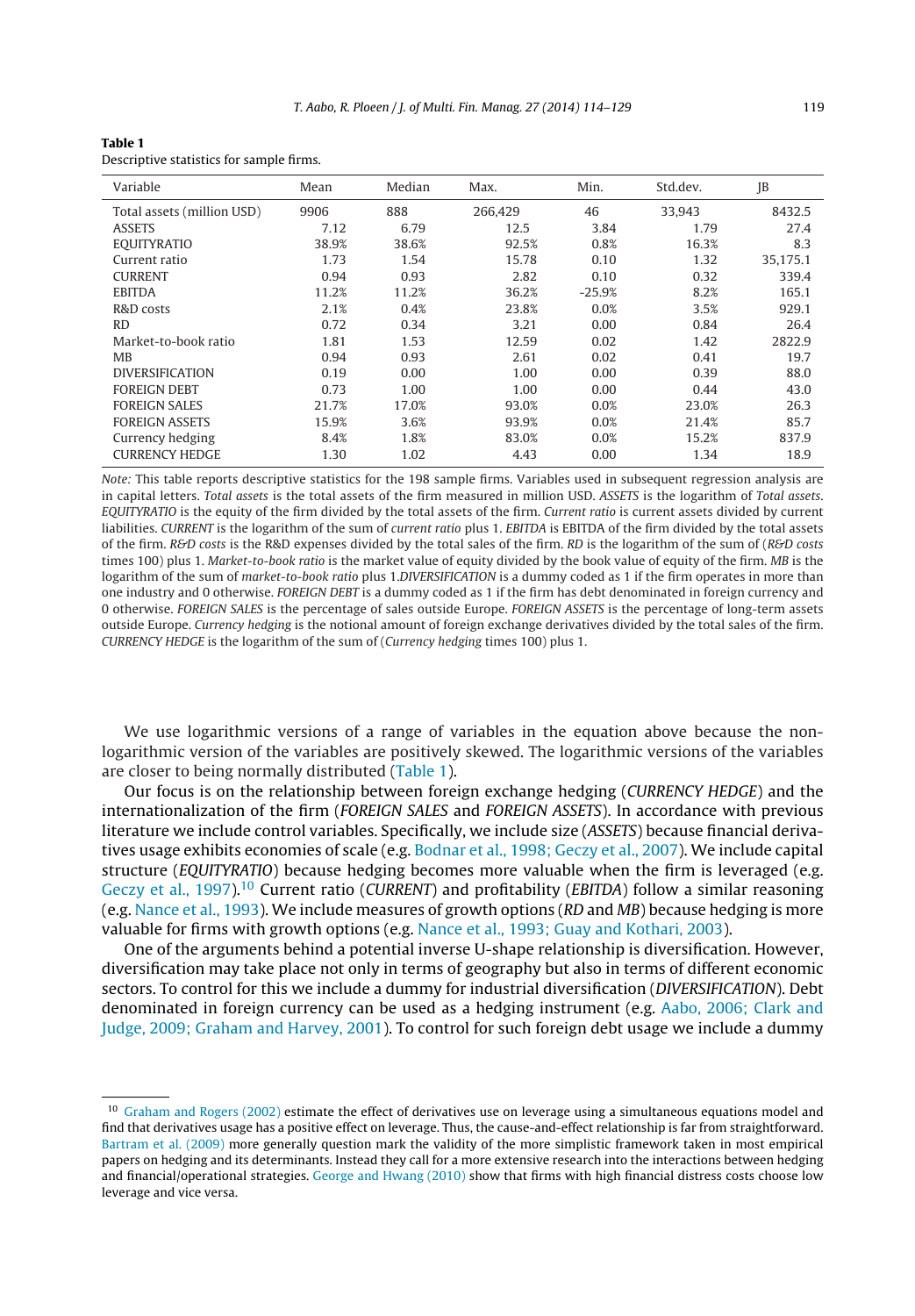<span id="page-6-0"></span>for foreign debt usage (*FOREIGN DEBT*).<sup>11</sup> Finally, we include sector dummies because firms in different economic sectors face environments in which the interplay between foreign exchange hedging, diversification and operational hedging may vary (e.g. [He](#page-14-0) [and](#page-14-0) [Ng,](#page-14-0) [1998\).](#page-14-0)

#### **4. Descriptive statistics**

[Table](#page-5-0) 1 reports descriptive statistics for the 198 sample firms. Variables used in subsequent regression analysis are in capital letters.

The mean (median) firm has total assets of 9906 million USD (888 million USD), an equity ratio of 38.9% (38.6%), a current ratio of 1.73 (1.54), EBITDA divided by total assets of 11.2% (11.2%), research and developments costs divided by total sales of 2.1% (0.4%), a market-to-book ratio of 1.81 (1.53), sales outside Europe divided by total sales of 21.7% (17.0%), long-term assets outside Europe divided by total long-term assets of 15.9% (3.6%), and finally a notional amount of foreign exchange derivatives divided by total sales of 8.4% (1.8%). The two dummy variables (DIVERSIFICATION and FOREIGN DEBT) show that 19% of the firms are in more than one industry and that 73% of the firms use debt denominated in foreign currency.

The economic scale of foreign exchange hedging is fairly modest as also found in previous studies (e.g. [Bodnar](#page-14-0) [and](#page-14-0) [Gebhardt,](#page-14-0) [1999\).](#page-14-0) Thus, the average (median) firm hedges an amount corresponding to an approximate time horizon of  $4-5$  (1-2) months<sup>12</sup> of annual sales outside Europe.

[Table](#page-7-0) 2 reports the relationship between foreign exchange hedging and foreign sales (Panel A) and the relationship between foreign exchange hedging and foreign long-term assets (Panel B). Foreign sales (Panel A) and foreign long-term assets (Panel B) are divided into five ranges.

Panel A (foreign sales) as well as Panel B (foreign long-term assets) give an immediate indication of a potential inverse U-shape relationship between foreign exchange hedging and internationalization. [Table](#page-7-0) 2 also shows that although firms that do not hedge (non-hedgers) tend not to be international, some highly international firms choose not to hedge foreign exchange rates by using foreign exchange derivatives. Likewise, [Table](#page-7-0) 2 shows that some firms (18) that are not international by our measures choose to hedge.<sup>13</sup> [Table](#page-7-0) 2 follows a simple univariate framework. Before addressing the question of an inverse U-shape relationship in a multivariate framework, [Table](#page-7-0) 3 reports correlation coefficients for independent variables used in subsequent regression analysis.

[Table](#page-7-0) 3 shows that the foreign sales ratio and the foreign long-term assets ratio are highly correlated (0.62). We are, however, using these two variables as alternatives and generally not in the same equation. [Table](#page-7-0) 3 also shows fairly large correlation coefficients (0.49 and 0.34) between our internationalization measures and size. Furthermore, research and development costs seem to be highly correlated (0.46) with foreign sales. Finally, equity ratio and current ratio are also highly correlated (0.51). These high correlations may cause problems with multicollinearity and could bias our results toward insignificant coefficients.

#### **5. Multivariate regression results**

[Table](#page-8-0) 4 reports results of regression analysis on foreign exchange hedging (dependent variable) and foreign sales etc. (independent variables). Model 1 excludes the foreign sales variables. Model 2 includes the foreign sales variable (linear effect) and shows a significant positive linear relationship

<sup>&</sup>lt;sup>11</sup> Ideally we would like to measure the extent of foreign debt usage. However, the information in the annual reports only provides such a measure for a limited number of firms. Thus, we resort to a binary measure.

<sup>&</sup>lt;sup>12</sup> Currency hedging for the average (median) firm is 8.4% (1.8%) of total sales. Foreign sales for the average (median) firm is 21.7% (17%) of total sales. Currency hedging/foreign sales for the average (median) firm is 0.39 (0.11) corresponding to 4.6 (1.3) months.

<sup>&</sup>lt;sup>13</sup> 18 firms use foreign exchange derivatives although these firms are not international by our measures. Three reasons are likely to cause this phenomenon: (1) As noted earlier our measurement of internationalization is not perfect because we implicitly assume that the U.K., Poland, and Switzerland use the Euro. Thus, firms can be seen as not being international by our measures and still be exposed to the Great British Pound, the Polish Zloty, and the Swiss Franc; (2) even domestic firms may be exposed to currency exposure through indirect exposure as argued by [Aggarwal](#page-13-0) [and](#page-13-0) [Harper](#page-13-0) [\(2010\)](#page-13-0) or through direct exposure via imports; and 3) firms may use foreign exchange derivatives for speculation.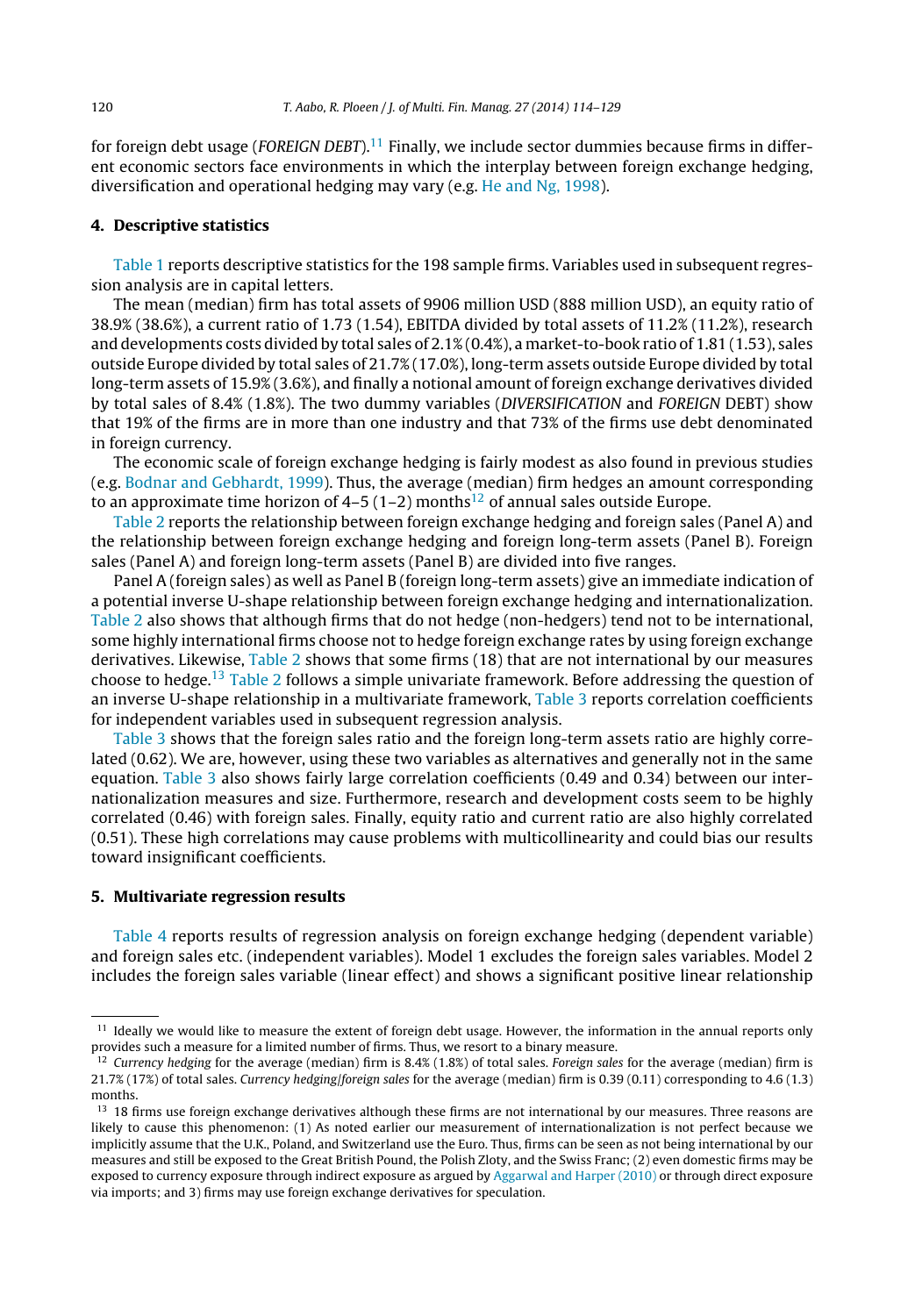#### <span id="page-7-0"></span>**Table 2**

| Internationalization and foreign exchange hedging for sample firms. |  |  |  |  |  |  |  |  |  |
|---------------------------------------------------------------------|--|--|--|--|--|--|--|--|--|
|---------------------------------------------------------------------|--|--|--|--|--|--|--|--|--|

| Panel A          |                      |                  |                   |                   |                    |       |
|------------------|----------------------|------------------|-------------------|-------------------|--------------------|-------|
|                  | Foreign sales $(x)$  |                  |                   |                   |                    |       |
|                  | $0\% = x$            | $0\% < x < 25\%$ | $25\% < x < 50\%$ | $50\% < x < 75\%$ | $75\% < x < 100\%$ | Total |
| Currency hedging |                      |                  |                   |                   |                    |       |
| Mean             | 1%                   | 6%               | 11%               | 28%               | 4%                 | 9%    |
| Median           | 0%                   | 1%               | 5%                | 23%               | 0%                 | 2%    |
| Max.             | 28%                  | 51%              | 60%               | 83%               | 16%                | 83%   |
| Min.             | 0%                   | 0%               | 0%                | 0%                | 0%                 | 0%    |
| $\overline{N}$   | 56                   | 66               | 47                | 24                | 5                  | 198   |
| Non-hedgers      | 38                   | 27               | $\overline{4}$    | 2                 | $\overline{2}$     | 73    |
| Hedgers          | 18                   | 39               | 43                | 22                | 3                  | 125   |
| Panel B          |                      |                  |                   |                   |                    |       |
|                  | Foreign assets $(y)$ |                  |                   |                   |                    |       |
|                  | $0\% = y$            | $0\% < y < 25\%$ | $25\% < y < 50\%$ | $50\% < y < 75\%$ | $75\% < y < 100\%$ | Total |
| Currency hedging |                      |                  |                   |                   |                    |       |
| Mean             | 3%                   | 10%              | 13%               | 21%               | 14%                | 9%    |
| Median           | 0%                   | 4%               | 5%                | 15%               | 16%                | 2%    |
| Max.             | 51%                  | 83%              | 83%               | 82%               | 25%                | 83%   |
| Min.             | 0%                   | 0%               | 0%                | 1%                | 0%                 | 0%    |
| N                | 84                   | 65               | 29                | 16                | 4                  | 198   |
| Non-hedgers      | 49                   | 18               | 5                 | $\Omega$          | $\mathbf{1}$       | 73    |
| Hedgers          | 35                   | 47               | 24                | 16                | 3                  | 125   |

Note: This table reports the relationship between Currency hedging and in Panel A: FOREIGN SALES and in Panel B: FOREIGN ASSETS. FOREIGN SALES and FOREIGN ASSETS are divided into five ranges based on the following percentages: (1) 0%, (2) between 0% and 25%, (3) between 25% and 50%, (4) between 50% and 75%, and (5) between 75% and 100%. Currency hedging is the notional amount of foreign exchange derivatives divided by the total sales of the firm. FOREIGN SALES is the percentage of sales outside Europe. FOREIGN ASSETS is the percentage of long-term assets outside Europe.

#### **Table 3**

Correlation coefficients.

| Variable                   | (1)     | (2)     | (3)     | $\scriptstyle{(4)}$ | (5)     | (6)     | 7)      | (8)  | (9)  | (10)    |
|----------------------------|---------|---------|---------|---------------------|---------|---------|---------|------|------|---------|
| ASSETS (1)                 | 1.00    | $-0.27$ | $-0.04$ | $-0.21$             | 0.11    | 0.03    | 0.26    | 0.22 | 0.34 | 0.49    |
| EQUITYRATIO (2)            | $-0.27$ | 1.00    | 0.21    | 0.51                | 0.15    | $-0.05$ | $-0.13$ | 0.01 | 0.09 | 0.02    |
| EBITDA(3)                  | $-0.04$ | 0.21    | 1.00    | 0.25                | 0.14    | 0.32    | 0.04    | 0.16 | 0.01 | 0.06    |
| CURRENT (4)                | $-0.21$ | 0.51    | 0.25    | 1.00                | 0.16    | $-0.05$ | $-0.07$ | 0.03 | 0.04 | $-0.03$ |
| RD(5)                      | 0.11    | 0.15    | 0.14    | 0.16                | 1.00    | 0.24    | $-0.01$ | 0.35 | 0.46 | 0.26    |
| MB(6)                      | 0.03    | $-0.05$ | 0.32    | $-0.05$             | 0.24    | 1.00    | 0.13    | 0.18 | 0.10 | 0.08    |
| DIVERSIFICATION (7)        | 0.26    | $-0.13$ | 0.04    | $-0.07$             | $-0.01$ | 0.13    | 1.00    | 0.17 | 0.13 | 0.12    |
| <b>FOREIGN DEBT (8)</b>    | 0.22    | 0.01    | 0.16    | 0.03                | 0.35    | 0.18    | 0.17    | 1.00 | 0.38 | 0.36    |
| <b>FOREIGN SALES (9)</b>   | 0.34    | 0.09    | 0.01    | 0.04                | 0.46    | 0.10    | 0.13    | 0.38 | 1.00 | 0.62    |
| <b>FOREIGN ASSETS (10)</b> | 0.49    | 0.02    | 0.06    | $-0.03$             | 0.26    | 0.08    | 0.12    | 0.36 | 0.62 | 1.00    |

Note: This table reports correlation coefficients for independent variables used in regression analysis for the 198 sample firms. Variables are defined in [Table](#page-5-0) [1.](#page-5-0)

between foreign sales and foreign exchange hedging in line with the results of previous studies. Model 3 includes the foreign sales variable and the foreign sales variable squared (non-linear effect).

Model 3 shows a significant inverse U-shape relationship between foreign sales and foreign exchange hedging with a turning point of  $54\%$ <sup>14</sup> The turning point is the internationalization point (measured by foreign sales) where foreign exchange hedging activity is at its maximum. When the median - median in all other aspects than sales outside Europe – firm has 54% of its sales outside Europe,

<sup>&</sup>lt;sup>14</sup> The turning point of 54% in Model 3 is calculated by differentiating 3.90 × FOREIGN SALES – 3.63 × FOREIGN SALES<sup>2</sup> and set it equal to 0. Thus:  $3.90 - 2 \times 3.63 \times$  FOREIGN SALES = 0 <=> FOREIGN SALES = 54%.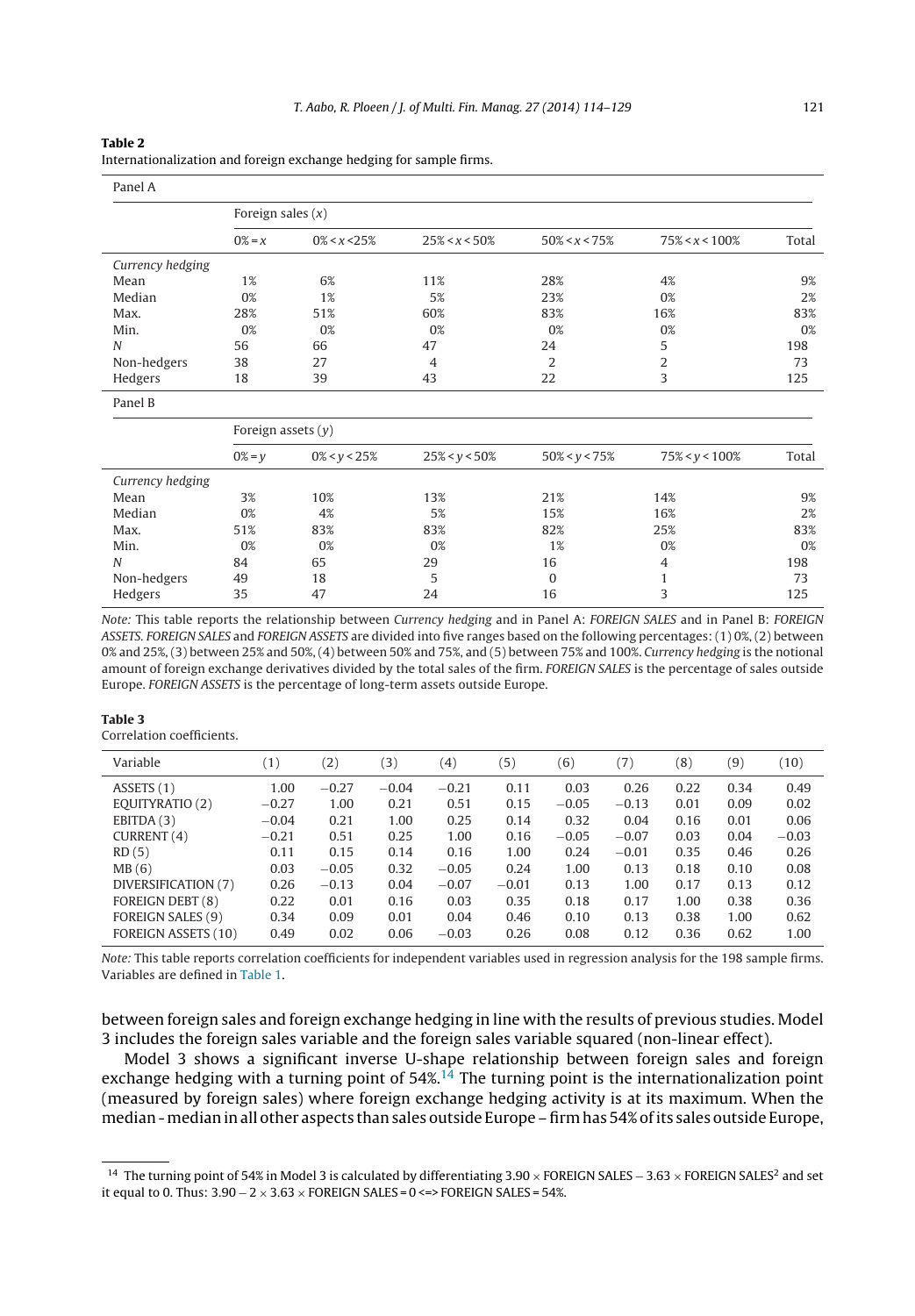<span id="page-8-0"></span>

| Table 4                                                            |  |
|--------------------------------------------------------------------|--|
| Regression analysis on foreign exchange hedging and foreign sales. |  |

| Variable               | Model 1<br>(OLS) | Model 2<br>(OLS)     | Model 3<br>(OLS) | Model 4<br>(BINARY) | Model 5<br>(BI DEBT)  |
|------------------------|------------------|----------------------|------------------|---------------------|-----------------------|
|                        |                  |                      |                  |                     |                       |
| Constant               | $-1.93***$       | $-1.88***$           | $-1.87***$       | $-4.02$ ***         | $-0.98$               |
|                        | (0.0008)         | (0.0008)             | (0.0007)         | (0.0000)            | (0.2489)              |
| <b>ASSETS</b>          | $0.37***$        | $0.33***$            | $0.32***$        | $0.48***$           | 0.10                  |
|                        | (0.0000)         | (0.0000)             | (0.0000)         | (0.0000)            | (0.2309)              |
| <b>EQUITYRATIO</b>     | $-0.29$          | $-0.57$              | $-0.32$          | $-0.28$             | 0.31                  |
|                        | (0.6027)         | (0.2962)             | (0.5535)         | (0.7400)            | (0.7189)              |
| <b>CURRENT</b>         | $0.49^*$         | $0.61**$             | $0.50^*$         | 0.42                | $-0.42$               |
|                        | (0.0984)         | (0.0394)             | (0.0868)         | (0.3411)            | (0.3195)              |
| <b>EBITDA</b>          | $-1.17$          | $-0.85$              | $-0.97$          | 0.30                | $3.05^*$              |
|                        | (0.2602)         | (0.4035)             | (0.3325)         | (0.8418)            | (0.0653)              |
| <b>RD</b>              | $0.34***$        | $0.23$ <sup>**</sup> | $0.20^{\degree}$ | 0.16                | $0.46$ **             |
|                        | (0.0012)         | (0.0290)             | (0.0568)         | (0.3446)            | (0.0211)              |
| <b>MB</b>              | 0.26             | 0.25                 | 0.22             | 0.49                | 0.23                  |
|                        | (0.2054)         | (0.2070)             | (0.2791)         | (0.1285)            | (0.5099)              |
| <b>DIVERSIFICATION</b> | 0.09             | 0.02                 | 0.03             | 0.50                | 0.68                  |
|                        | (0.6692)         | (0.9128)             | (0.8622)         | (0.1554)            | (0.1010)              |
| <b>FOREIGN DEBT</b>    | 0.07             | $-0.04$              | $-0.15$          | $-0.13$             |                       |
|                        | (0.7053)         | (0.8481)             | (0.4439)         | (0.6682)            |                       |
| <b>FOREIGN SALES</b>   |                  | $1.39***$            | $3.90***$        | $4.70***$           | $4.86***$             |
|                        |                  | (0.0014)             | (0.0002)         | (0.0033)            | (0.0018)              |
| <b>FOREIGN SALES2</b>  |                  |                      | $-3.63***$       | $-4.88$             | $-4.87$ <sup>**</sup> |
|                        |                  |                      | (0.0088)         | (0.0209)            | (0.0232)              |
| Sector dummies         | Yes              | Yes                  | Yes              | Yes                 | Yes                   |
| Turning point          |                  |                      | 54%              | 48%                 | 50%                   |
| $\boldsymbol{N}$       | 198              | 198                  | 198              | 198                 | 198                   |
| $N = 0$                |                  |                      |                  | 73                  | 53                    |
| $N = 1$                |                  |                      |                  | 125                 | 145                   |
| $R^2$                  | 0.44             | 0.47                 | 0.49             |                     |                       |
| Adjusted $R^2$         | 0.40             | 0.43                 | 0.45             |                     |                       |
| F-statistic            | 9.69             | 10.23                | 10.36            |                     |                       |
| $Prob(F-stat.)$        | 0.0000           | 0.0000               | 0.0000           |                     |                       |
| McFadden $R^2$         |                  |                      |                  | 0.38                | 0.29                  |
| LR-statistic           |                  |                      |                  | 99.20               | 66.98                 |
| Prob(L-stat.)          |                  |                      |                  | 0.0000              | 0.0000                |

Note: This table reports results of OLS (Models 1–3) and binary probit (Models 4–5) regression analysis on foreign exchange hedging (dependent variable) and foreign sales etc. (independent variables). The dependent variable is CURRENCY HEDGE in Models 1–3, a binary version of CURRENCY HEDGE coded as 1 if the firm uses foreign exchange derivatives and 0 otherwise in Model 4, and FDEBT in Model 5. Turning point is the internationalization point (measured by foreign sales) where foreign exchange hedging is at its maximum. Variables are defined in [Table](#page-5-0) 1.

\* Indicates significance at the 10% level.

\*\* Indicates significance at the 5% level.

\*\*\* Indicates significance at the 1% level.

Model 3 indicates that such a firm has a currency hedging of  $4.5\%$ <sup>15</sup> of total sales corresponding to half a month of total sales or one month of foreign sales. The *currency hedging values for alternative values* of foreign sales are (FOREIGN SALES in parentheses) 0.9% (0%), 3.1% (25%), 4.5% (50%), 3.7% (75%), and 1.5% (100%).

We measure currency hedging as the notional amount of foreign exchange derivatives as stated in the annual report divided by the total sales of the firm. However, the notional amount of foreign exchange derivatives is a gross amount and may not appropriately reflect the net hedging of the firm. If

<sup>&</sup>lt;sup>15</sup> We insert the median values from [Table](#page-5-0) 1 for ASSETS, EQUITYRATIO, CURRENT, EBITDA, RD, MB, DIVERSIFICATION, AND FOREIGN DEBT into Model 3. We insert 54% for FOREIGN SALES. We assume that the firm is a manufacturing firm. We get a value for CURRENCY HEDGE of 1.70 in Model 3. We have CURRENCY HEDGE =  $ln(currency hedging \times 100 + 1)$ . We get a value for currency hedging of 4.5% of total sales. 4.5% of total sales corresponds to half a month  $(4.5\% \times 12 = 0.5$  month) of total sales or one month of foreign sales  $(4.5\%/54\% \times 12 = 1.0$  month).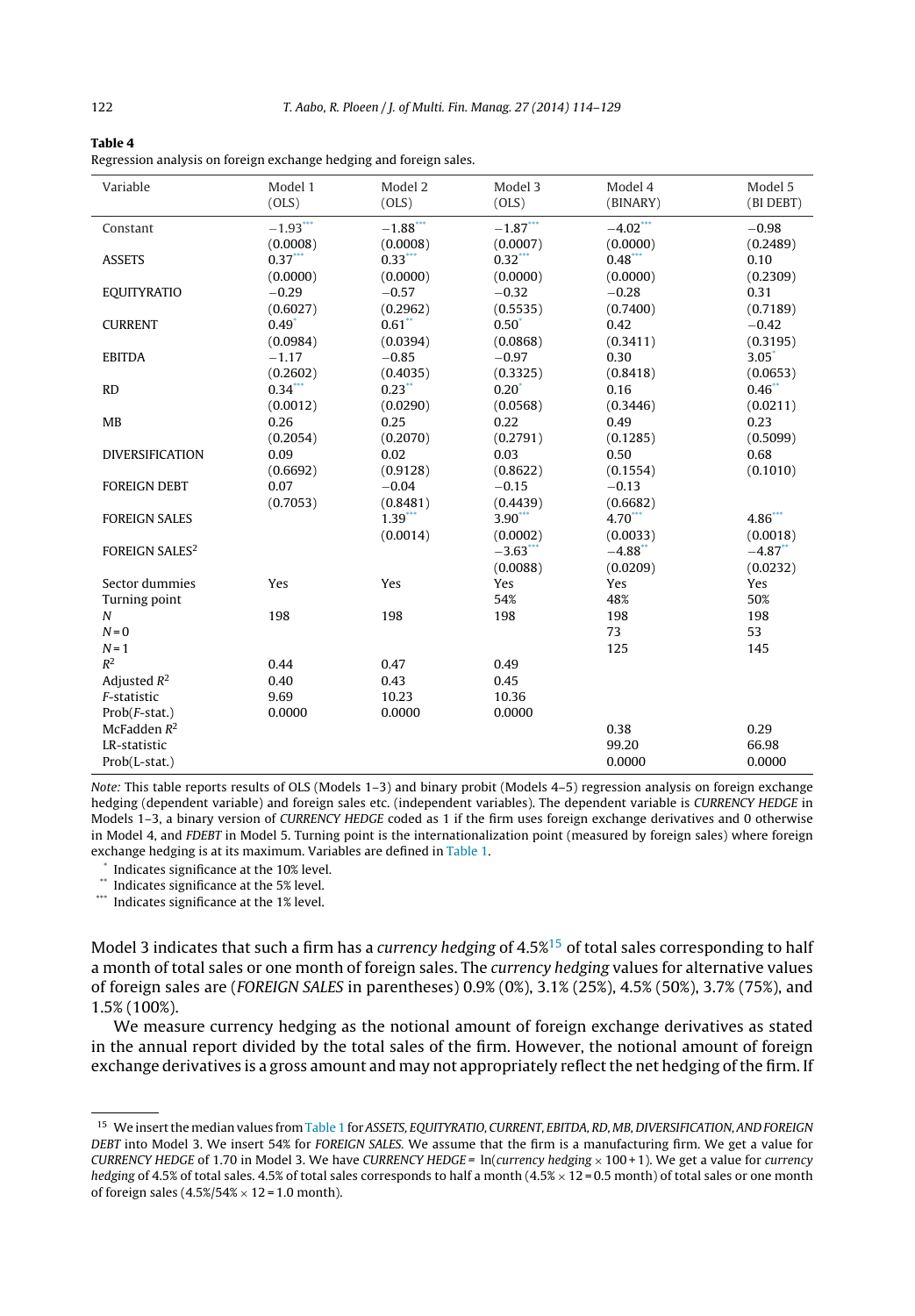relative differences in gross and net hedging across firms are correlated with our internationalization measures, our results can be biased. In line with [Bartram](#page-14-0) et [al.](#page-14-0) [\(2011\),](#page-14-0) Model 4 employs a simple binary measure of foreign exchange hedging coded as 1 if the firm uses foreign exchange derivatives (125 firms) and 0 otherwise (73 firms). The results support a significant inverse U-shape relationship. To broaden up the concept of foreign exchange hedging, Model 5 uses a binary measure of foreign debt<sup>16</sup> usage coded as 1 if the firm has issued debt in foreign currency (145 firms) and 0 otherwise (53 firms). The results show that also in terms of foreign debt usage there seems to be a significant inverse U-shape relationship. As a further robustness test (for the sake of brevity not shown in a table), we create an ordered variable with 0 for the 32 firms that use neither foreign exchange derivatives nor foreign debt, 1 for the 62 firms that use either foreign exchange derivatives or foreign debt, and 2 for the 104 firms that use both foreign exchange derivatives and foreign debt<sup>17</sup> and find a highly significant (both coefficients at the 1% level) inverse U-shape relationship.

[Table](#page-8-0) 4 shows a significant inverse U-shape relationship between foreign sales and foreign exchange hedging with turning points between 48% and 54%. In practical terms, [Table](#page-8-0) 4 indicates that large, listed, German non-financial firms tend to increase their use of foreign exchange derivatives up to the point where they have approximately half of their sales outside Europe. From that point they tend to decrease their use of foreign exchange derivatives.

Across all models related to the use of foreign exchange derivatives (Models 1–4), [Table](#page-8-0) 4 shows that large firms (ASSETS) with a high degree of growth options (measured by either RD or MB) tend to be more active in terms of foreign exchange hedging than other firms. This is in line with the economies of scale argument and the argument that hedging adds more value in the case of firms with growth options. Empirically this is line with among others [Guay](#page-14-0) [and](#page-14-0) [Kothari](#page-14-0) [\(2003\)](#page-14-0) who find evidence of increased use of derivatives for larger firms and for firms with greater investment opportunities. In relation to the use of foreign debt, we do not find a significant effect from size. We find no significant and consistent effect on hedging from other control variables.

In [Table](#page-8-0) 4 we measure internationalization in terms of foreign sales. The new accounting information on geographical segment information also facilitates a measurement of internationalization in terms of foreign long-term assets. As previously noted, the correlation coefficient between the two variables is 0.62 [\(Table](#page-7-0) 3). While it is intuitive that foreign sales create positive cash flows that may be financially hedged by the firm, the situation in relation to foreign assets is more complex. Thus, foreign assets may signify positive cash flows in foreign currency (the firm produces and sells in the foreign market and has a positive net cash flow) or negative cash flows in foreign currency (the firm produces abroad but re-exports to e.g. the home market). With this caveat in mind, [Table](#page-10-0) 5 is a direct replication of [Table](#page-8-0) 4 except that [Table](#page-10-0) 5 measures internationalization in terms of foreign long-term assets (as opposed to foreign sales).

[Table](#page-10-0) 5 supports the inverse U-shape relationship found in [Table](#page-8-0) 4 although with less significance (except for foreign debt) and wider dispersion between the turning points (45–65%). In [Table](#page-10-0) 5 we only list the coefficients for our internationalization variables. For the sake of brevity the coefficients for the control variables are not listed. The conclusions in regard to these control variables are similar to the conclusions of [Table](#page-8-0) 4.

In [Tables](#page-8-0) 4 and 5 we measure internationalization either in terms of foreign sales ([Table](#page-8-0) 4) or in terms of foreign long-term assets ([Table](#page-10-0) 5) outside Europe. If we combine the two measures in the same regressions (linear, squared and/or interacted), we find that the main driver behind the use of foreign exchange derivatives is foreign sales as opposed to foreign long-term assets (for the sake of brevity not reported). However, if we put our binary measure of foreign debt usage as our independent variable in the regressions we find that the foreign long-terms assets drive the use of foreign debt.

<sup>&</sup>lt;sup>16</sup> [Kedia](#page-14-0) [and](#page-14-0) [Mozumdar](#page-14-0) [\(2003\)](#page-14-0) examine the determinants of public debt issuance in ten major currencies by large US firms. They find that firms issue foreign currency debt in order to hedge exchange rate exposures. [Keloharju](#page-14-0) [and](#page-14-0) [Niskanen](#page-14-0) [\(2001\)](#page-14-0) find that Finnish firms raise foreign debt in order to hedge their foreign exchange exposures. [Elliott](#page-14-0) et [al.](#page-14-0) [\(2003\)](#page-14-0) analyze a sample of 88 US firms and find that foreign debt is used for hedging purposes and that foreign debt substitutes for the use of derivatives in reducing currency risk. [Geczy](#page-14-0) et [al.](#page-14-0) [\(1997\)](#page-14-0) support the latter notion.

<sup>&</sup>lt;sup>17</sup> 104 firms use both foreign debt and foreign exchange derivatives. 41 firms use only foreign debt. 21 firms use only foreign exchange derivatives. 32 firms use neither foreign debt nor foreign exchange derivatives. 104 + 41 + 21 + 32 = 198.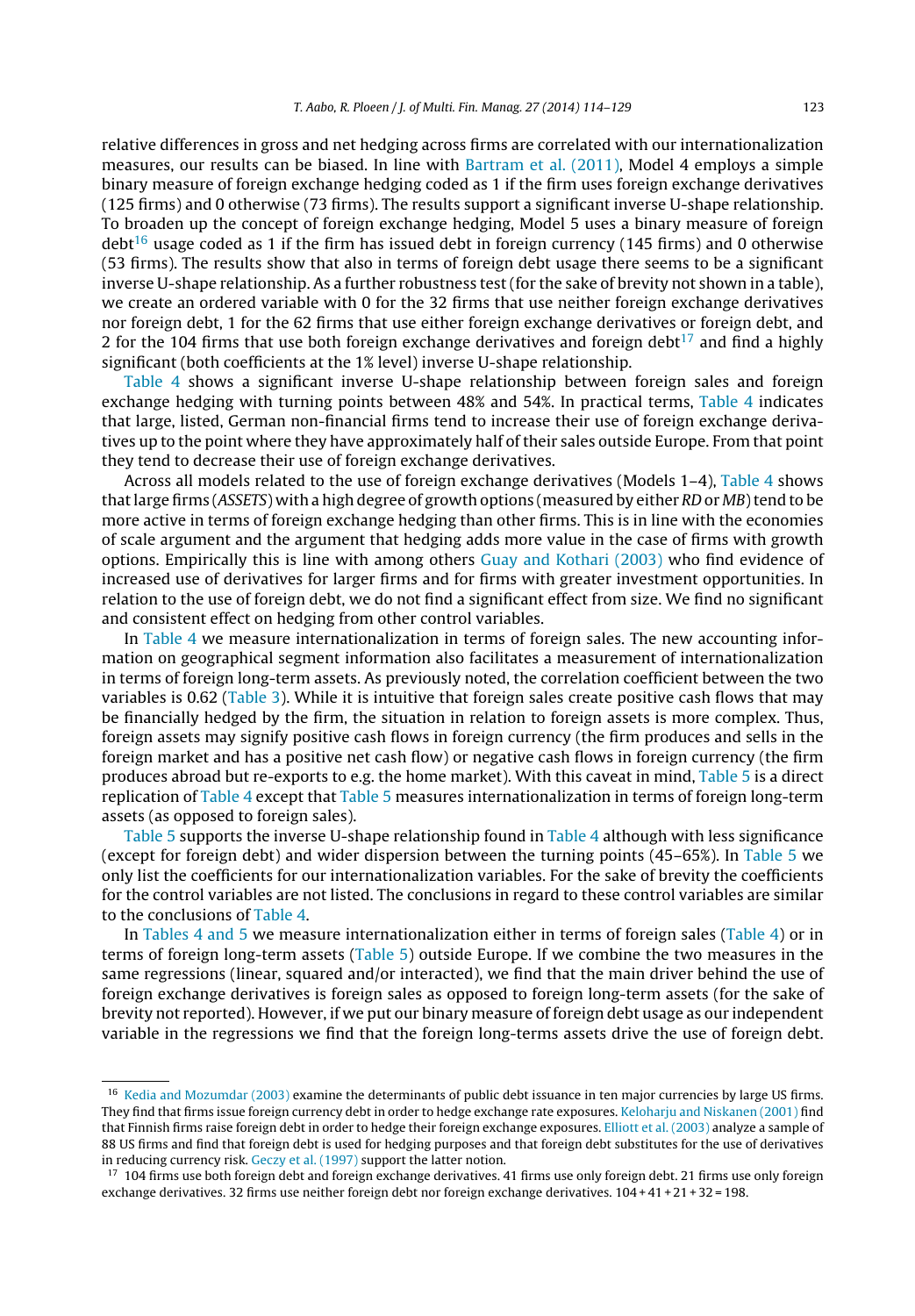<span id="page-10-0"></span>

| Table 5                                                                       |
|-------------------------------------------------------------------------------|
| Regression analysis on foreign exchange hedging and foreign long-term assets. |

| Variable                                   | Model 1<br>(OLS) | Model 2<br>(OLS)                        | Model 3<br>(OLS)                        | Model 4<br>(BINARY)           | Model 5<br>(BI DEBT)         |
|--------------------------------------------|------------------|-----------------------------------------|-----------------------------------------|-------------------------------|------------------------------|
| Control variables<br><b>FOREIGN ASSETS</b> | Yes              | Yes<br>$1.11$ <sup>**</sup><br>(0.0103) | Yes<br>$2.31$ <sup>**</sup><br>(0.0403) | Yes<br>$3.28^{*}$<br>(0.0773) | Yes<br>$8.26***$<br>(0.0001) |
| <b>FOREIGN ASSETS2</b>                     |                  |                                         | $-1.77$<br>(0.2461)                     | $-3.25$<br>(0.2392)           | $-9.09$<br>(0.0015)          |
| Sector dummies<br>Turning point            | Yes              | Yes                                     | Yes<br>65%                              | Yes<br>50%                    | Yes<br>45%                   |
| N<br>$N = 0$                               | 198              | 198                                     | 198                                     | 198<br>73                     | 198<br>53                    |
| $N = 1$<br>$R^2$                           |                  |                                         |                                         | 125                           | 145                          |
| Adjusted $R^2$                             | 0.44<br>0.40     | 0.46<br>0.42                            | 0.47<br>0.42                            |                               |                              |
| F-statistic<br>$Prob(F-stat.)$             | 9.69<br>0.0000   | 9.79<br>0.0000                          | 9.31<br>0.0000                          |                               |                              |
| McFadden $R^2$<br>LR-statistic             |                  |                                         |                                         | 0.36<br>93.89                 | 0.33<br>76.24                |
| Prob(L-stat.)                              |                  |                                         |                                         | 0.0000                        | 0.0000                       |

Note: This table reports results of OLS (Models 1–3) and binary probit (Models 4–5) regression analysis on foreign exchange hedging (dependent variable) and foreign long-term assets etc. (independent variables). The dependent variable is CURRENCY HEDGE in Models 1-3, a binary version of CURRENCY HEDGE coded as 1 if the firm uses foreign exchange derivatives and 0 otherwise in Model 4, and FDEBT in Model 5. Turning point is the internationalization point (measured by foreign sales) where foreign exchange hedging is at its maximum. Variables are defined in [Table](#page-5-0) 1.

Indicates significance at the 10% level.

\*\* Indicates significance at the 5% level.

\*\*\* Indicates significance at the 1% level.

This is in line with [Aabo](#page-13-0) et [al.](#page-13-0) [\(2014\)](#page-13-0) who find that foreign debt is used primarily to hedge foreign assets and subsidiaries as opposed to foreign sales.

In [Table](#page-11-0) 6 we test the extent to which our conclusions are valid for subsets of our 198 sample firms. We address issues in relation to economic sectors (Models 1–2), size (Models 3–4), and exclusion of highly international firms (Model 5). The models in [Table](#page-11-0) 6 are similar to Model 3 in [Table](#page-8-0) 4 in terms of the variables included.

We control for economic sectors in [Table](#page-8-0) 4 by including economic sector dummies. However, such dummies may not adequately capture more complicated structures. [Vahnle](#page-15-0) [and](#page-15-0) [Ivarsson](#page-15-0) [\(2014\)](#page-15-0) argue that the globalization processes among manufacturing and service firms differ in many respects. Thus, in Models 1–2 we replicate Model 3 in [Table](#page-8-0) 4 with only the 100 manufacturing firms (Model 1) and only the 72 trade and service firms (Model 2) respectively.<sup>18</sup> Models 1 and 2 show a significant inverse U-shape relationship and indicate that our results are not driven by specific economic sectors.<sup>19</sup>

Model 3 is restricted to only include the 99 firms that belong to the smallest half (as measured by total assets) of our sample firms. Model 4 is the mirror picture of Model 3 and only includes the 99 largest firms. Models 3–4 show that the significance of the inverse U-shape relationship is primarily driven by the largest firms in our sample.<sup>20</sup>

<sup>&</sup>lt;sup>18</sup> The 72 trade and service firms include 23 wholesale & retail trade firms (G), 28 service firms (H+1+]), 11 real estate firms (L), and 10 public work firms (M–U). Thus, Models 1–2 do not include the 17 primary industry firms (A+ B), the 3 water and energy firms  $(D + E)$  and the 6 construction firms  $(F)$ .

 $19$  Traditionally one may think of service firms as being less capital intensive than manufacturing firms. However, in the present sample there is no significant difference between the sales to capital ratio between the two groups. Thus, total sales divided by total assets reaches 0.87 on average (median 0.78) for the 72 service firms and 0.85 on average (median 0.76) for the 100 manufacturing firms.

 $20$  The largest firm in our sample is Volkswagen with 266 billion Euro in total assets (annual report 2010). If we insert the values for Volkswagen in Model 3 in [Table](#page-8-0) 4, the model suggests the following currency hedging values for alternative foreign sales ratios (FOREIGN SALES in parentheses): 11% (0%), 24% (25%), 33% (50%), 28% (75%), and 15% (100%). Volkswagen has a foreign sales ratio of 0.34 which translates into a suggested currency hedging ratio of 32%. In reality Volkswagen has a nominal foreign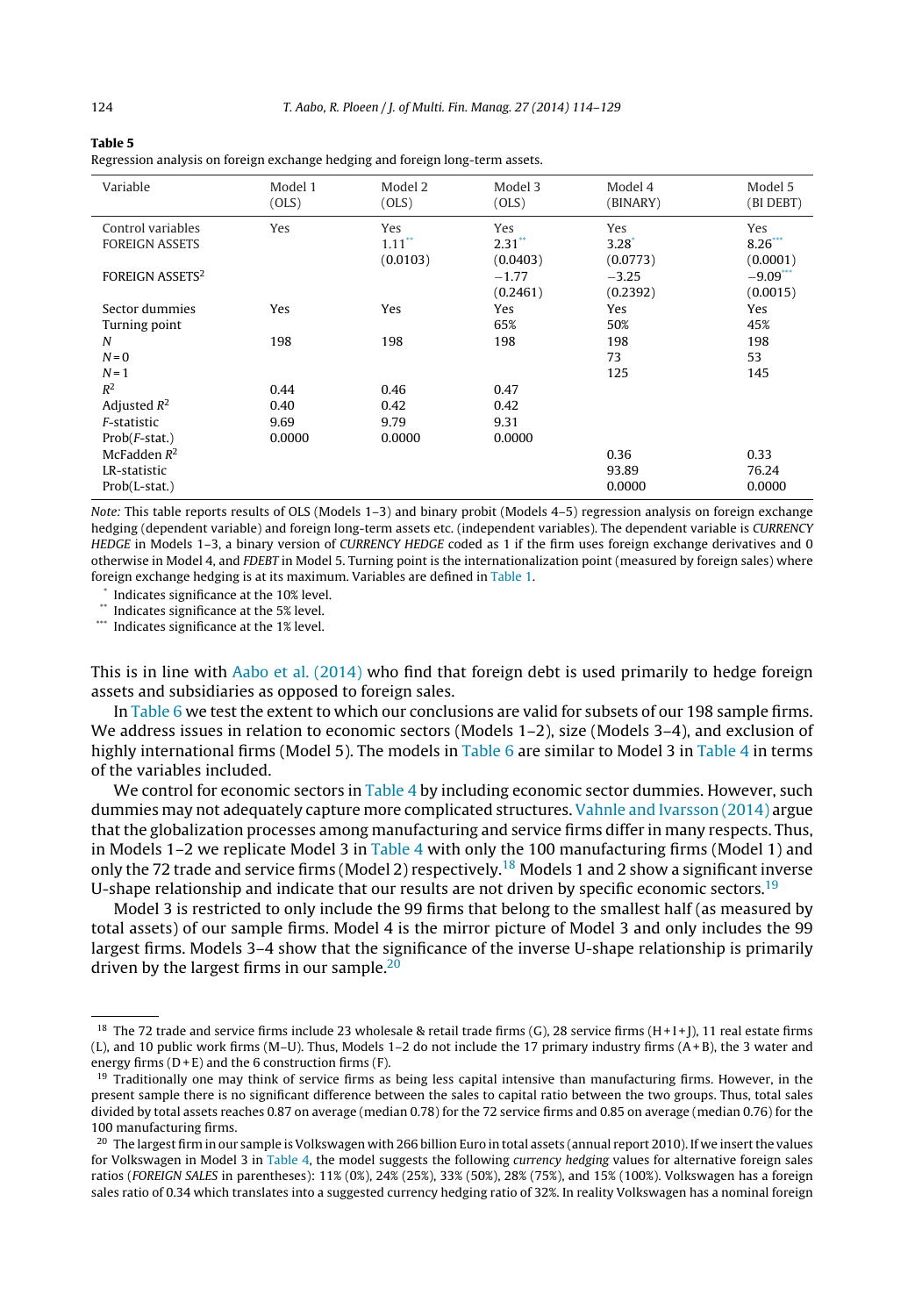| Variable                         | Model 1<br>(manufacturing firms) | Model 2<br>(service firms) | Model 3<br>(small firms) | Model 4<br>(large firms) | Model 5<br>(foreign sales $0-50\%)$ |
|----------------------------------|----------------------------------|----------------------------|--------------------------|--------------------------|-------------------------------------|
| Control variables                | <b>Yes</b>                       | Yes                        | Yes                      | Yes                      | Yes                                 |
| <b>FOREIGN SALES</b>             | $5.48***$                        | 4.06"                      | $2.82^*$                 | $4.55***$                | $4.95***$                           |
|                                  | (0.0009)                         | (0.0127)                   | (0.0656)                 | (0.0086)                 | (0.0053)                            |
| <b>FOREIGN SALES<sup>2</sup></b> | $-5.89$ ***                      | $-4.95$                    | $-2.69$                  | $-4.30$                  | $-7.27$ <sup>*</sup>                |
|                                  | (0.0049)                         | (0.0692)                   | (0.2320)                 | (0.0456)                 | (0.0766)                            |
| Sector dummies                   | No                               | No                         | Yes                      | Yes                      | Yes                                 |
| Turning point                    | 46%                              | 41%                        | 52%                      | 53%                      | 34%                                 |
| N                                | 100                              | 72                         | 99                       | 99                       | 169                                 |
| $R^2$                            | 0.48                             | 0.47                       | 0.31                     | 0.55                     | 0.44                                |
| Adjusted $R^2$                   | 0.42                             | 0.39                       | 0.18                     | 0.46                     | 0.37                                |
| F-statistic                      | 8.08                             | 5.46                       | 2.35                     | 5.92                     | 6.90                                |
| $Prob(F-stat.)$                  | 0.0000                           | 0.0000                     | 0.0065                   | 0.0000                   | 0.0000                              |
|                                  |                                  |                            |                          |                          |                                     |

<span id="page-11-0"></span>**Table 6** Regression analysis on foreign exchange hedging and foreign sales for subsamples.

Note: This table reports results of OLS regression analysis on foreign exchange hedging (dependent variable) and foreign sales, etc. (independent variables) on various sub samples. The dependent variable is CURRENCY HEDGE. Model 1 covers the 100 manufacturing firms (C). Model 2 covers the 72 trade and service firms (F, G, H, I, J, L, and M–U). Model 3 (4) covers the 99 firms that belong to the smallest (largest) half of the 198 sample firms as measured by total assets. Model 5 excludes the 29 firms that have foreign sales of more than 50% of total sales [\(Table](#page-7-0) 2). The control variables are similar to the ones in [Table](#page-8-0) 4. Turning point is the internationalization point (measured by foreign assets) where foreign exchange hedging is at its maximum. Variables are defined in [Table](#page-5-0) 1.

Indicates significance at the 10% level.

\*\* Indicates significance at the 5% level.

\*\*\* Indicates significance at the 1% level.

Finally, Model 5 investigates to which extent the inverse U-shape relationship is solemnly driven by firms to the right of the turning points. Thus, Model 5 excludes the 29 firms [\(Table](#page-7-0) 2,  $24 + 5 = 29$ ) that have foreign sales of more than 50% of total sales. We choose 50% of total sales because this is close to the turning points in earlier regressions. We still find a significant inverse U-shape relationship.<sup>21</sup>

Overall, the results in Table 6 show that the significance of an inverse U-shape relationship is fairly robust to the exclusion of certain sample firms. Furthermore, all models without exception show turning points in a "relevant" range between 34% and 64% which supports a more general existence of an inverse U-shape relationship. However, the regressions do not indicate to which extent such an inverse U-shape relationship is driven by (1) diversification, (2) matching of cash flows, and/or (3) operational flexibility. We address this question by investigating the variation in hedging magnitudes among the firms that are most likely to hedge by conventional standards and create variables related to diversification, matching, and operational flexibility. We find no indication that the inverse U-shape relationship is driven by geographical diversification or matching/flexibility created by production facilities abroad. If anything, we find that the highly international firms that hedge the most tend to be more diversified both in terms of sales and long-term assets, better matched, and have more foreign assets relative to foreign sales.<sup>22</sup> The results suggest that  $-$  at least for the time horizon relevant

exchange derivatives position (used in cash flow hedges) of 62 billion Euro. Total sales are 126 billion Euro. Thus, Volkswagen has an actual hedge ratio of 50% of total sales – 18% points higher than indicated by the model.

<sup>&</sup>lt;sup>21</sup> [Dolde](#page-14-0) [and](#page-14-0) [Mishra](#page-14-0) [\(2007\)](#page-14-0) argue that firms face two levels of decisions in relation to hedging of foreign exchange exposures – an initial hedging/no hedging decision based on a cost/benefit analysis and a subsequent extent of hedging decision for the subsample of firms that choose to hedge in the first stage. However, two findings indicate that the arguments of Dolde and Mishra are not relevant/valid in the context of large, listed non-financial German firms. First, we find highly international firms that hedge very limited amounts. This is not a rational behavior ifthe costs of setting up a hedging program are prohibitively high. Thus, among the 29 firms with sales outside Europe exceeding 50% of total sales [\(Table](#page-7-0) 2, 24+5=29), we find 10 firms hedging below 5% of total sales. Four of these ten firms are non-hedgers but six firms are hedgers. Second, we find no indication that the international non-hedgers have a fixed policy of not hedging. Thus, we take a closer look at the eight non-hedgers ([Table](#page-7-0) 2, 4 + 2 + 2 = 8) that have more than 25% of their sales outside Europe. We investigate the annual reports and find no indication of a fixed policy of not using financial derivatives. In fact, some of the firms state that they do sometimes use financial derivatives.

<sup>&</sup>lt;sup>22</sup> Specifically, we investigate the variation in hedging magnitudes among the 29 firms that have more than 50% of their sales outside Europe ([Table](#page-7-0) 2, 24 + 5 = 29). Foreign exchange hedging ranges from 0% to 83% in this group of firms ([Table](#page-7-0) 2). We use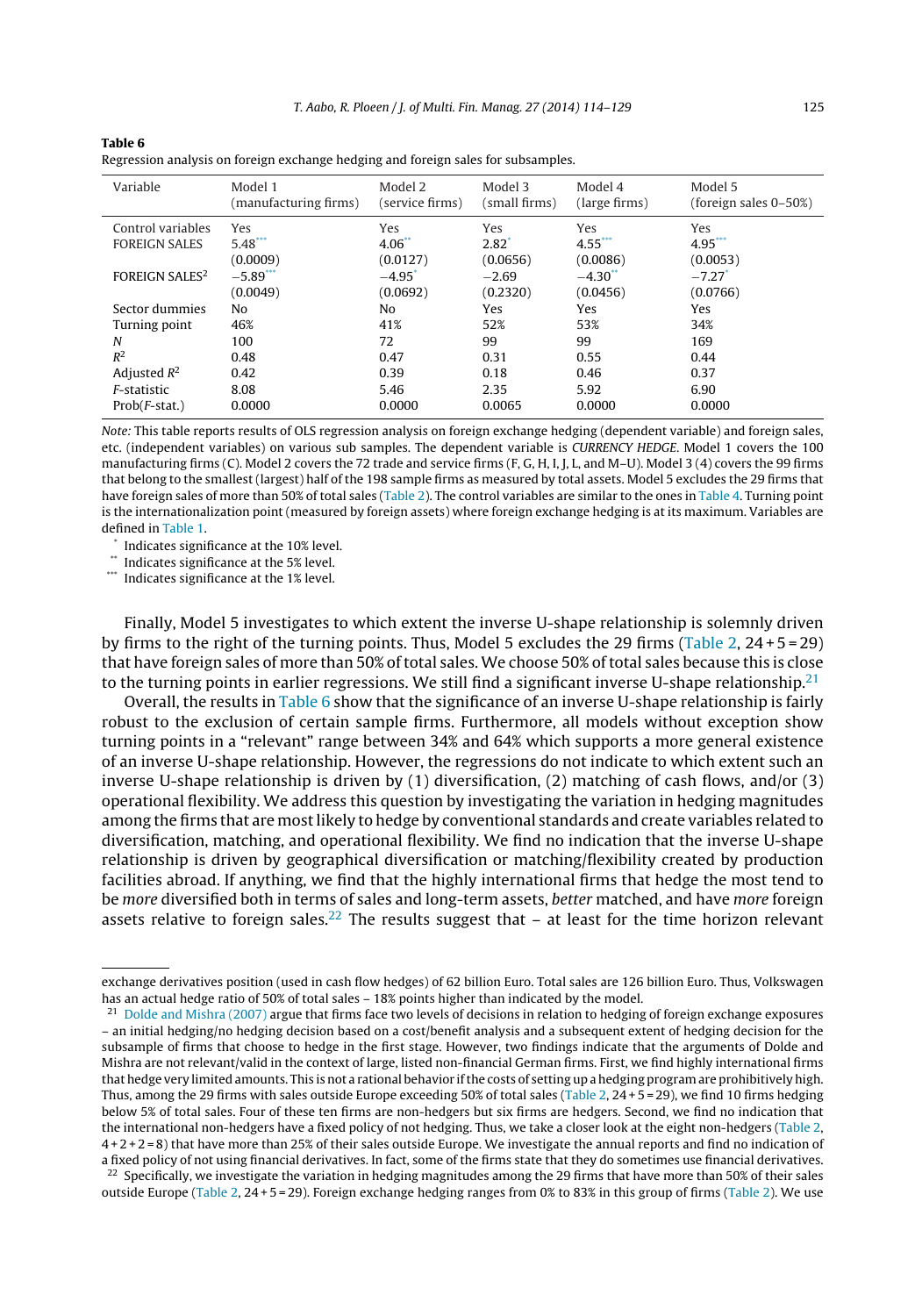for foreign exchange hedging decisions – being diversified and having production facilities abroad does not reduce the relevance of foreign exchange hedging.<sup>23</sup> [Guay](#page-14-0) [and](#page-14-0) [Kothari](#page-14-0) [\(2003\)](#page-14-0) also observe increased derivatives use among more geographically diverse firms. However, [Kim](#page-14-0) et [al.](#page-14-0) [\(2006\)](#page-14-0) find that US firms with manufacturing operations abroad (foreign assets) hedge less than US firms without manufacturing operations abroad but with the same degree of sales abroad.

We find no indication that geographical diversification and production facilities abroad contribute to the inverted U-shape relationship between financial hedging and internationalization. Below we argue that two alternative factors – external sourcing and supply-side constraints – are likely to contribute to the inverted U-shape.

External sourcing may provide a flexibility that foreign production facilities do not. Due to lack of data we have only investigated the operational flexibility and the matching of cash flows arguments from the perspective of the firm's own long-term assets. Thus, while the segment information in the annual reports give us information about the geographical distribution of total sales and long-term assets, the annual reports do not provide a similar geographical distribution of the operational costs. Putting it to the extreme, we may compare two firms that according to the available geographical segment information are completely similar but where Firm A has naturally hedged all its revenues in foreign currency by sourcing from suppliers abroad<sup>24</sup> and Firm B is fully exposed to fluctuations in foreign currency from its foreign sales because it sources domestically. [Kogut](#page-14-0) [and](#page-14-0) [Kulatilaka](#page-14-0) [\(1994\)](#page-14-0) argue that an important area not investigated is the potential ability – as seen in the apparel industry – of firms "to write short-term contracts that allow the buying firms to switch suppliers based upon changes in costs and exchange rates". [Vahnle](#page-15-0) [and](#page-15-0) [Ivarsson](#page-15-0) [\(2014\)](#page-15-0) find global external sourcing to be an important aspect in the internationalization of a sample of large multinational manufacturing firms based in Sweden. External sourcing is likely – at least in the time horizon for which the use of foreign exchange derivatives is used for reducing foreign exchange exposures – to be more flexible than altering production at own production facilities.<sup>25</sup> [Tong](#page-15-0) [and](#page-15-0) [Reuer](#page-15-0) [\(2007\)](#page-15-0) argue that practical considerations such as trade restrictions, transportation costs, fixed operating costs, and other switching costs all reduce the value of switching options and impede flexibility.

We implicitly assume that a valid foreign exchange contract is available (supply) at a fair price in a liquid market once a firm wants to hedge (demand) a given foreign exchange exposure. However, markets for certain kind of derivatives may not be fully developed either because of the limited

the information on the geographical distribution of sales and long-term assets in the annual reports and create variables related to diversification (the distribution of sales/long-term assets across three regions – Europe, Americas, and Asia (and Africa); the number of countries and regions stated in the annual reports), matching (the alignment between sales and long-term assets across regions), and operational flexibility (foreign assets compared to foreign sales; the diversification variables above) for these 29 firms. However, when we include the new internationalization variables in a multivariate regression analysis in line with Model 3, [Table](#page-8-0) 4, we find that none of the variables are important in explaining the degree of hedging. The only relevant parameter is size. A univariate approach in which we compare "low-hedgers" (firms that hedge less than 20%) and "highhedgers" (firms that hedge more than 20%) among the 29 very international firms shows that the high-hedgers are significantly larger (ASSETS), more diversified both in terms of sales and long-term assets, better matched, and if anything have more foreign assets relative to foreign sales than the low-hedgers.

<sup>&</sup>lt;sup>23</sup> We implicitly assume that the German firms in our sample use foreign exchange derivatives to hedge economic exposure related to cash flows as opposed to accounting exposures (also often termed translation exposures). A firm that has assets in foreign currency (e.g. in the form of production subsidiaries abroad) may experience changes in equity due to changes in exchange rates when the firm's accounts are consolidated into the firm's own currency. Even though such changes in equity are not cash flow based but only affect the accounts of the firm due to translation from one currency to another, a firm may want to engage in foreign exchange hedging to protect the equity from downward adjustments. Such accounting based financial hedges could bias our results and reasoning. [Lins](#page-14-0) et [al.](#page-14-0) [\(2011\)](#page-14-0) show that foreign exchange hedging is affected by accounting considerations.

<sup>&</sup>lt;sup>24</sup> On the firm-specific level, import may increase or decrease the need for financial hedging. If a firm has costs in the same currencies as it has revenues, the firm will experience a natural hedge by matching foreign currency costs with foreign currency revenues and a subsequent decrease in its need for financial hedging. However, if a firm has costs in currencies in which it has no revenues, the firm will experience an increase in its exposure and an increase in its need for financial hedging. Whether import increases or decreases the need for financial hedging on an aggregate level is an empirical question. [Aabo](#page-13-0) et [al.](#page-13-0) [\(2010\)](#page-13-0) find that import reduces the need for financial hedging for a sample of medium-sized Danish non-financial firms.

 $25$  In a survey on Danish firms, [Aabo](#page-13-0) [and](#page-13-0) [Simkins](#page-13-0) [\(2005\)](#page-13-0) find that firms are much more likely to react to changes in exchange rates by "changing sourcing between suppliers in different countries" than by "establishing production in a country where your company did not have production before" or by "shifting production between production outlets in different countries".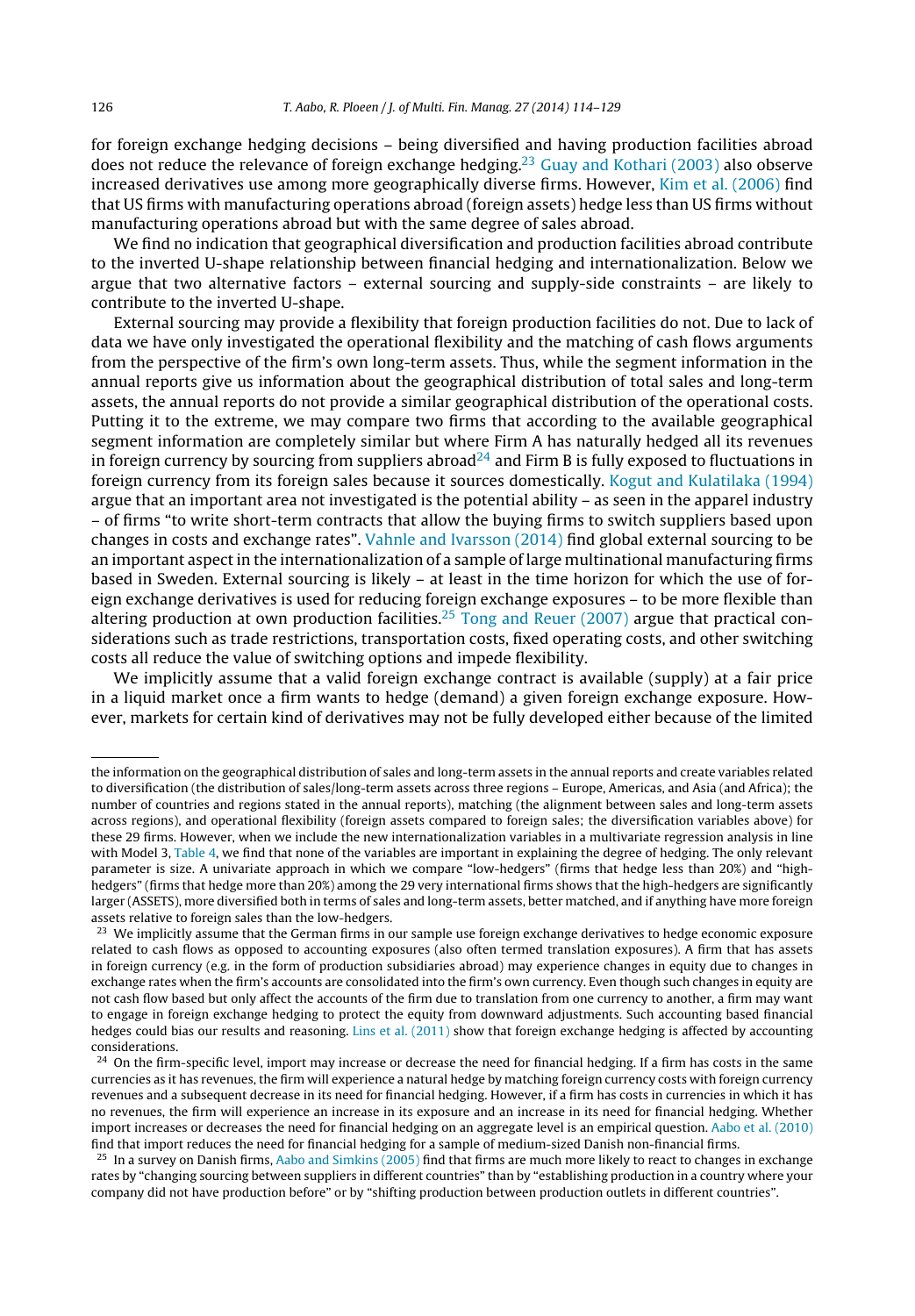<span id="page-13-0"></span>potential scope of the market or because countries set up restrictions that impede an efficient market. [Bartram](#page-14-0) et [al.](#page-14-0) [\(2009\)](#page-14-0) find that the size of the local foreign exchange derivatives market is an important factor affecting the use of foreign exchange derivatives. It seems plausible that very international firms on the margin target more "exotic" markets than less international firms and that the more "exotic" markets have less developed local markets for foreign exchange derivatives.<sup>26</sup>

#### **6. Conclusions**

We argue that diversification and operational hedging (matching of cash flows and operational flexibility) can create an inverse U-shape relationship between the degree of internationalization and the firm's use of foreign exchange derivatives. Empirically, we find such an inverse U-shape relationship in a sample oflarge listed German non-financial firms. Our findings are robustto alternative definitions of internationalization, alternative measures of hedging, and are not driven by specific economic sectors. Our paper is the first paper to detect an inverse U-shape relationship between internationalization and foreign exchange hedging.

We find no indication that the reduced usage of foreign exchange derivatives among highly international firms as compared to less internationalized firms (=the inverse U-shape) is driven by (1) geographical diversification or (2) matching of cash flows or operational flexibility from the firms' own foreign production facilities. We argue that external sourcing from foreign suppliers and supply-side constraints on foreign exchange derivatives may contribute to the inverse U-shape relationship.

Our findings are based on a sample of large non-financial firms in Germany. Germany is a large international player with highly international firms. Thus, a sample of large non-financial firms in less open economies (e.g. the U.S. and Japan) may not exhibit the same inverse U-shape relationship. Furthermore, [Bodnar](#page-14-0) [and](#page-14-0) [Gebhardt](#page-14-0) [\(1999\)](#page-14-0) and [Marshall](#page-14-0) [\(2000\)](#page-14-0) show that firms in different countries vary in terms of the underlying reason for hedging. Thus, whether or not firms in other countries display an inverse U-shape relationship between internationalization and foreign exchange hedging is an avenue for further research.

#### **Acknowledgements**

We thank Anne Adelson, Lisbeth Andersen, Ola Bengtsson, Mikael Bergbrant, Daniel Bradley, Annette Vestergaard Christensen, Jane Moeller Christensen, Daniel Andreas Fischer, Delroy Hunter, Haakan Jankensgaard, Alain Krapl, Carsten Larsen, Sattar Mansi, Rasmus Maarbjerg-Andersen, Christos Pantzalis, Jianping Qi, Abraham Ravid, Anders Haugboelle Thomsen, Mads Ulstrup, seminar participants at Lund University and University of South Florida, participants at the 2012 Aarhus-Kiel Workshop, the 2013 International Risk Management Conference, the 2013 Financial Management Association European Conference, and the 2013 Financial Management Association Annual Meeting for helpful comments and suggestions. Tom Aabo acknowledges financial support from the Tuborg Research Center for Globalization and Firms.

#### **References**

Aabo, T., 2006. [The](http://refhub.elsevier.com/S1042-444X(14)00012-7/sbref0005) [importance](http://refhub.elsevier.com/S1042-444X(14)00012-7/sbref0005) [of](http://refhub.elsevier.com/S1042-444X(14)00012-7/sbref0005) [corporate](http://refhub.elsevier.com/S1042-444X(14)00012-7/sbref0005) [foreign](http://refhub.elsevier.com/S1042-444X(14)00012-7/sbref0005) [debt](http://refhub.elsevier.com/S1042-444X(14)00012-7/sbref0005) [in](http://refhub.elsevier.com/S1042-444X(14)00012-7/sbref0005) [managing](http://refhub.elsevier.com/S1042-444X(14)00012-7/sbref0005) [exchange](http://refhub.elsevier.com/S1042-444X(14)00012-7/sbref0005) [rate](http://refhub.elsevier.com/S1042-444X(14)00012-7/sbref0005) [exposure](http://refhub.elsevier.com/S1042-444X(14)00012-7/sbref0005) [in](http://refhub.elsevier.com/S1042-444X(14)00012-7/sbref0005) [non-financial](http://refhub.elsevier.com/S1042-444X(14)00012-7/sbref0005) [companies.](http://refhub.elsevier.com/S1042-444X(14)00012-7/sbref0005) [Eur.](http://refhub.elsevier.com/S1042-444X(14)00012-7/sbref0005) [Financial](http://refhub.elsevier.com/S1042-444X(14)00012-7/sbref0005) [Manage.](http://refhub.elsevier.com/S1042-444X(14)00012-7/sbref0005) [12,](http://refhub.elsevier.com/S1042-444X(14)00012-7/sbref0005) [633–649.](http://refhub.elsevier.com/S1042-444X(14)00012-7/sbref0005)

Aabo, T., Simkins, B., 2005. [Interaction](http://refhub.elsevier.com/S1042-444X(14)00012-7/sbref0020) [between](http://refhub.elsevier.com/S1042-444X(14)00012-7/sbref0020) [real](http://refhub.elsevier.com/S1042-444X(14)00012-7/sbref0020) [options](http://refhub.elsevier.com/S1042-444X(14)00012-7/sbref0020) [and](http://refhub.elsevier.com/S1042-444X(14)00012-7/sbref0020) [financial](http://refhub.elsevier.com/S1042-444X(14)00012-7/sbref0020) [hedging:fact](http://refhub.elsevier.com/S1042-444X(14)00012-7/sbref0020) [or](http://refhub.elsevier.com/S1042-444X(14)00012-7/sbref0020) [fiction](http://refhub.elsevier.com/S1042-444X(14)00012-7/sbref0020) [in](http://refhub.elsevier.com/S1042-444X(14)00012-7/sbref0020) [managerial](http://refhub.elsevier.com/S1042-444X(14)00012-7/sbref0020) [decision-making.](http://refhub.elsevier.com/S1042-444X(14)00012-7/sbref0020) [Rev.](http://refhub.elsevier.com/S1042-444X(14)00012-7/sbref0020) [Financial](http://refhub.elsevier.com/S1042-444X(14)00012-7/sbref0020) [Econ.](http://refhub.elsevier.com/S1042-444X(14)00012-7/sbref0020) [14,](http://refhub.elsevier.com/S1042-444X(14)00012-7/sbref0020) [353–369.](http://refhub.elsevier.com/S1042-444X(14)00012-7/sbref0020)

Aabo, T., Hoeg, E., Kuhn, J., 2010. [Integrated](http://refhub.elsevier.com/S1042-444X(14)00012-7/sbref0015) [foreign](http://refhub.elsevier.com/S1042-444X(14)00012-7/sbref0015) [exchange](http://refhub.elsevier.com/S1042-444X(14)00012-7/sbref0015) [risk](http://refhub.elsevier.com/S1042-444X(14)00012-7/sbref0015) [management:](http://refhub.elsevier.com/S1042-444X(14)00012-7/sbref0015) [the](http://refhub.elsevier.com/S1042-444X(14)00012-7/sbref0015) [role](http://refhub.elsevier.com/S1042-444X(14)00012-7/sbref0015) [of](http://refhub.elsevier.com/S1042-444X(14)00012-7/sbref0015) [import](http://refhub.elsevier.com/S1042-444X(14)00012-7/sbref0015) [in](http://refhub.elsevier.com/S1042-444X(14)00012-7/sbref0015) [medium-sized,](http://refhub.elsevier.com/S1042-444X(14)00012-7/sbref0015) [manufac](http://refhub.elsevier.com/S1042-444X(14)00012-7/sbref0015)[turing](http://refhub.elsevier.com/S1042-444X(14)00012-7/sbref0015) [firms.](http://refhub.elsevier.com/S1042-444X(14)00012-7/sbref0015) [J.](http://refhub.elsevier.com/S1042-444X(14)00012-7/sbref0015) [Multinational](http://refhub.elsevier.com/S1042-444X(14)00012-7/sbref0015) [Financial](http://refhub.elsevier.com/S1042-444X(14)00012-7/sbref0015) [Manage.](http://refhub.elsevier.com/S1042-444X(14)00012-7/sbref0015) [20,](http://refhub.elsevier.com/S1042-444X(14)00012-7/sbref0015) [235–250.](http://refhub.elsevier.com/S1042-444X(14)00012-7/sbref0015)

Aabo, T., Hansen, M.A., Muradoglu, Y.G., 2014. Foreign debt usage in non-financial firms: a horse race between operating and accounting exposure hedging. Eur. Financial Manage., [http://dx.doi.org/10.1111/j.1468-036X.2013.12032.x](dx.doi.org/10.1111/j.1468-036X.2013.12032.x) (forthcoming). Aggarwal, R., Harper, J.T., 2010. [Foreign](http://refhub.elsevier.com/S1042-444X(14)00012-7/sbref0025) [exchange](http://refhub.elsevier.com/S1042-444X(14)00012-7/sbref0025) [exposure](http://refhub.elsevier.com/S1042-444X(14)00012-7/sbref0025) [of](http://refhub.elsevier.com/S1042-444X(14)00012-7/sbref0025) [domestic](http://refhub.elsevier.com/S1042-444X(14)00012-7/sbref0025) [corporations.](http://refhub.elsevier.com/S1042-444X(14)00012-7/sbref0025) [J.](http://refhub.elsevier.com/S1042-444X(14)00012-7/sbref0025) [Int.](http://refhub.elsevier.com/S1042-444X(14)00012-7/sbref0025) [Money](http://refhub.elsevier.com/S1042-444X(14)00012-7/sbref0025) [Finance](http://refhub.elsevier.com/S1042-444X(14)00012-7/sbref0025) [29,](http://refhub.elsevier.com/S1042-444X(14)00012-7/sbref0025) [1619–1636.](http://refhub.elsevier.com/S1042-444X(14)00012-7/sbref0025)

<sup>[26](http://refhub.elsevier.com/S1042-444X(14)00012-7/sbref0025)</sup> [In](http://refhub.elsevier.com/S1042-444X(14)00012-7/sbref0025) [a](http://refhub.elsevier.com/S1042-444X(14)00012-7/sbref0025) [comparison](http://refhub.elsevier.com/S1042-444X(14)00012-7/sbref0025) [between](http://refhub.elsevier.com/S1042-444X(14)00012-7/sbref0025) [low-hedgers](http://refhub.elsevier.com/S1042-444X(14)00012-7/sbref0025) [and](http://refhub.elsevier.com/S1042-444X(14)00012-7/sbref0025) [high-hedgers](http://refhub.elsevier.com/S1042-444X(14)00012-7/sbref0025) [among](http://refhub.elsevier.com/S1042-444X(14)00012-7/sbref0025) [the](http://refhub.elsevier.com/S1042-444X(14)00012-7/sbref0025) [29](http://refhub.elsevier.com/S1042-444X(14)00012-7/sbref0025) [highly](http://refhub.elsevier.com/S1042-444X(14)00012-7/sbref0025) [international](http://refhub.elsevier.com/S1042-444X(14)00012-7/sbref0025) [firm](http://refhub.elsevier.com/S1042-444X(14)00012-7/sbref0025) [we](http://refhub.elsevier.com/S1042-444X(14)00012-7/sbref0025) [find](http://refhub.elsevier.com/S1042-444X(14)00012-7/sbref0025) [that](http://refhub.elsevier.com/S1042-444X(14)00012-7/sbref0025) the [low](http://refhub.elsevier.com/S1042-444X(14)00012-7/sbref0025)[hedgers](http://refhub.elsevier.com/S1042-444X(14)00012-7/sbref0025) [sell](http://refhub.elsevier.com/S1042-444X(14)00012-7/sbref0025) [proportionately](http://refhub.elsevier.com/S1042-444X(14)00012-7/sbref0025) [more](http://refhub.elsevier.com/S1042-444X(14)00012-7/sbref0025) [to](http://refhub.elsevier.com/S1042-444X(14)00012-7/sbref0025) [Asia](http://refhub.elsevier.com/S1042-444X(14)00012-7/sbref0025) [\(and](http://refhub.elsevier.com/S1042-444X(14)00012-7/sbref0025) [Africa\)](http://refhub.elsevier.com/S1042-444X(14)00012-7/sbref0025) [and](http://refhub.elsevier.com/S1042-444X(14)00012-7/sbref0025) [that](http://refhub.elsevier.com/S1042-444X(14)00012-7/sbref0025) [the](http://refhub.elsevier.com/S1042-444X(14)00012-7/sbref0025) [high-hedgers](http://refhub.elsevier.com/S1042-444X(14)00012-7/sbref0025) [sell](http://refhub.elsevier.com/S1042-444X(14)00012-7/sbref0025) [proportionately](http://refhub.elsevier.com/S1042-444X(14)00012-7/sbref0025) [more](http://refhub.elsevier.com/S1042-444X(14)00012-7/sbref0025) [to](http://refhub.elsevier.com/S1042-444X(14)00012-7/sbref0025) [Americas.](http://refhub.elsevier.com/S1042-444X(14)00012-7/sbref0025) [The](http://refhub.elsevier.com/S1042-444X(14)00012-7/sbref0025) [U.S.](http://refhub.elsevier.com/S1042-444X(14)00012-7/sbref0025) [is](http://refhub.elsevier.com/S1042-444X(14)00012-7/sbref0025) [the](http://refhub.elsevier.com/S1042-444X(14)00012-7/sbref0025) [largest](http://refhub.elsevier.com/S1042-444X(14)00012-7/sbref0025) [market](http://refhub.elsevier.com/S1042-444X(14)00012-7/sbref0025) [in](http://refhub.elsevier.com/S1042-444X(14)00012-7/sbref0025) [Americas](http://refhub.elsevier.com/S1042-444X(14)00012-7/sbref0025) [and](http://refhub.elsevier.com/S1042-444X(14)00012-7/sbref0025) [China](http://refhub.elsevier.com/S1042-444X(14)00012-7/sbref0025) [is](http://refhub.elsevier.com/S1042-444X(14)00012-7/sbref0025) [the](http://refhub.elsevier.com/S1042-444X(14)00012-7/sbref0025) [largest](http://refhub.elsevier.com/S1042-444X(14)00012-7/sbref0025) [market](http://refhub.elsevier.com/S1042-444X(14)00012-7/sbref0025) [in](http://refhub.elsevier.com/S1042-444X(14)00012-7/sbref0025) [Asia](http://refhub.elsevier.com/S1042-444X(14)00012-7/sbref0025) [\(and](http://refhub.elsevier.com/S1042-444X(14)00012-7/sbref0025) [Africa\).](http://refhub.elsevier.com/S1042-444X(14)00012-7/sbref0025)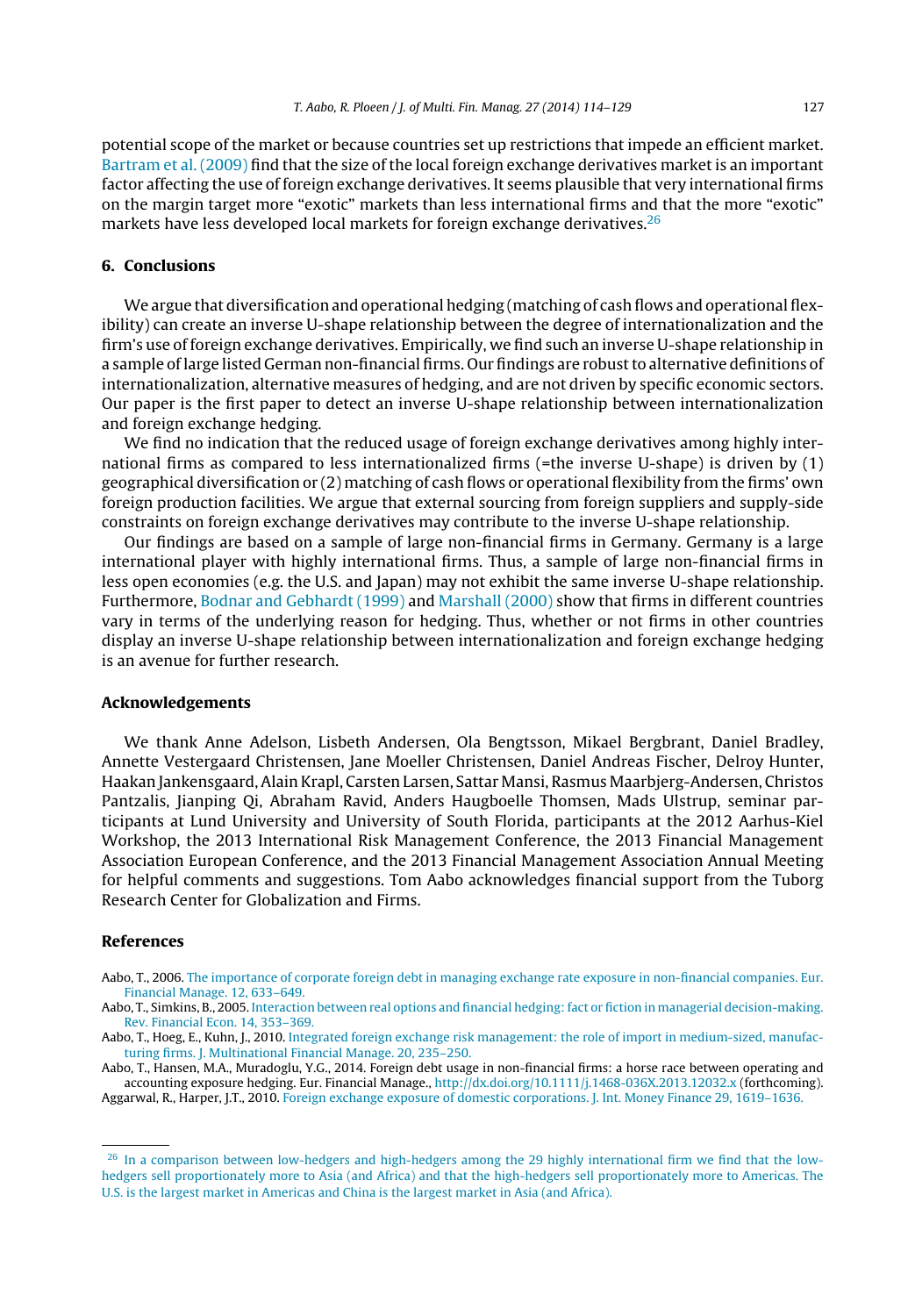- <span id="page-14-0"></span>Agmon, T., Lessard, D.R., 1977. [Investor](http://refhub.elsevier.com/S1042-444X(14)00012-7/sbref0030) [recognition](http://refhub.elsevier.com/S1042-444X(14)00012-7/sbref0030) [of](http://refhub.elsevier.com/S1042-444X(14)00012-7/sbref0030) [corporate](http://refhub.elsevier.com/S1042-444X(14)00012-7/sbref0030) [international](http://refhub.elsevier.com/S1042-444X(14)00012-7/sbref0030) [diversification.](http://refhub.elsevier.com/S1042-444X(14)00012-7/sbref0030) [J.](http://refhub.elsevier.com/S1042-444X(14)00012-7/sbref0030) [Finance](http://refhub.elsevier.com/S1042-444X(14)00012-7/sbref0030) [32,](http://refhub.elsevier.com/S1042-444X(14)00012-7/sbref0030) [1049–1055.](http://refhub.elsevier.com/S1042-444X(14)00012-7/sbref0030)
- Allayannis, G., Ofek, E., 2001. [Exchange-rate](http://refhub.elsevier.com/S1042-444X(14)00012-7/sbref0035) [exposure,](http://refhub.elsevier.com/S1042-444X(14)00012-7/sbref0035) [hedging](http://refhub.elsevier.com/S1042-444X(14)00012-7/sbref0035) [and](http://refhub.elsevier.com/S1042-444X(14)00012-7/sbref0035) [the](http://refhub.elsevier.com/S1042-444X(14)00012-7/sbref0035) [use](http://refhub.elsevier.com/S1042-444X(14)00012-7/sbref0035) [of](http://refhub.elsevier.com/S1042-444X(14)00012-7/sbref0035) [foreign](http://refhub.elsevier.com/S1042-444X(14)00012-7/sbref0035) [currency](http://refhub.elsevier.com/S1042-444X(14)00012-7/sbref0035) [derivatives.](http://refhub.elsevier.com/S1042-444X(14)00012-7/sbref0035) [J.](http://refhub.elsevier.com/S1042-444X(14)00012-7/sbref0035) [Int.](http://refhub.elsevier.com/S1042-444X(14)00012-7/sbref0035) [Money](http://refhub.elsevier.com/S1042-444X(14)00012-7/sbref0035) [Finance](http://refhub.elsevier.com/S1042-444X(14)00012-7/sbref0035) [20,](http://refhub.elsevier.com/S1042-444X(14)00012-7/sbref0035) [273–296.](http://refhub.elsevier.com/S1042-444X(14)00012-7/sbref0035)
- Allayannis, G.,Weston, J.P., 2001. [The](http://refhub.elsevier.com/S1042-444X(14)00012-7/sbref0040) [use](http://refhub.elsevier.com/S1042-444X(14)00012-7/sbref0040) [of](http://refhub.elsevier.com/S1042-444X(14)00012-7/sbref0040) [foreign](http://refhub.elsevier.com/S1042-444X(14)00012-7/sbref0040) [currency](http://refhub.elsevier.com/S1042-444X(14)00012-7/sbref0040) [derivatives](http://refhub.elsevier.com/S1042-444X(14)00012-7/sbref0040) [and](http://refhub.elsevier.com/S1042-444X(14)00012-7/sbref0040) [firm](http://refhub.elsevier.com/S1042-444X(14)00012-7/sbref0040) [market](http://refhub.elsevier.com/S1042-444X(14)00012-7/sbref0040) [value.](http://refhub.elsevier.com/S1042-444X(14)00012-7/sbref0040) [Rev.](http://refhub.elsevier.com/S1042-444X(14)00012-7/sbref0040) [Financial](http://refhub.elsevier.com/S1042-444X(14)00012-7/sbref0040) [Stud.](http://refhub.elsevier.com/S1042-444X(14)00012-7/sbref0040) [14,](http://refhub.elsevier.com/S1042-444X(14)00012-7/sbref0040) [243](http://refhub.elsevier.com/S1042-444X(14)00012-7/sbref0040)–[276.](http://refhub.elsevier.com/S1042-444X(14)00012-7/sbref0040) Allen, L., Pantzalis, C., 1996. [Valuation](http://refhub.elsevier.com/S1042-444X(14)00012-7/sbref0045) [of](http://refhub.elsevier.com/S1042-444X(14)00012-7/sbref0045) [the](http://refhub.elsevier.com/S1042-444X(14)00012-7/sbref0045) [operating](http://refhub.elsevier.com/S1042-444X(14)00012-7/sbref0045) [flexibility](http://refhub.elsevier.com/S1042-444X(14)00012-7/sbref0045) [of](http://refhub.elsevier.com/S1042-444X(14)00012-7/sbref0045) [multinational](http://refhub.elsevier.com/S1042-444X(14)00012-7/sbref0045) [corporations.](http://refhub.elsevier.com/S1042-444X(14)00012-7/sbref0045) [J.](http://refhub.elsevier.com/S1042-444X(14)00012-7/sbref0045) [Int.](http://refhub.elsevier.com/S1042-444X(14)00012-7/sbref0045) [Bus.](http://refhub.elsevier.com/S1042-444X(14)00012-7/sbref0045) [Stud.](http://refhub.elsevier.com/S1042-444X(14)00012-7/sbref0045) [27,](http://refhub.elsevier.com/S1042-444X(14)00012-7/sbref0045) [633](http://refhub.elsevier.com/S1042-444X(14)00012-7/sbref0045)–[653.](http://refhub.elsevier.com/S1042-444X(14)00012-7/sbref0045)

Bartram, S., Bodnar, G., 2007. [The](http://refhub.elsevier.com/S1042-444X(14)00012-7/sbref0050) [exchange](http://refhub.elsevier.com/S1042-444X(14)00012-7/sbref0050) [rate](http://refhub.elsevier.com/S1042-444X(14)00012-7/sbref0050) [exposure](http://refhub.elsevier.com/S1042-444X(14)00012-7/sbref0050) [puzzle.](http://refhub.elsevier.com/S1042-444X(14)00012-7/sbref0050) [Manage.](http://refhub.elsevier.com/S1042-444X(14)00012-7/sbref0050) [Finance](http://refhub.elsevier.com/S1042-444X(14)00012-7/sbref0050) [33,](http://refhub.elsevier.com/S1042-444X(14)00012-7/sbref0050) [642](http://refhub.elsevier.com/S1042-444X(14)00012-7/sbref0050)–[666.](http://refhub.elsevier.com/S1042-444X(14)00012-7/sbref0050)

- Bartram, S.M., Brown, G.W., Fehle, F.R., 2009. [International](http://refhub.elsevier.com/S1042-444X(14)00012-7/sbref0060) [evidence](http://refhub.elsevier.com/S1042-444X(14)00012-7/sbref0060) [on](http://refhub.elsevier.com/S1042-444X(14)00012-7/sbref0060) [financial](http://refhub.elsevier.com/S1042-444X(14)00012-7/sbref0060) [derivatives](http://refhub.elsevier.com/S1042-444X(14)00012-7/sbref0060) [usage.](http://refhub.elsevier.com/S1042-444X(14)00012-7/sbref0060) [Financial](http://refhub.elsevier.com/S1042-444X(14)00012-7/sbref0060) [Manage.](http://refhub.elsevier.com/S1042-444X(14)00012-7/sbref0060) [38,](http://refhub.elsevier.com/S1042-444X(14)00012-7/sbref0060) [185–206.](http://refhub.elsevier.com/S1042-444X(14)00012-7/sbref0060)
- Bartram, S., Brown, G., Minton, B., 2010. [Resolving](http://refhub.elsevier.com/S1042-444X(14)00012-7/sbref0065) [the](http://refhub.elsevier.com/S1042-444X(14)00012-7/sbref0065) [exposure](http://refhub.elsevier.com/S1042-444X(14)00012-7/sbref0065) [puzzle:](http://refhub.elsevier.com/S1042-444X(14)00012-7/sbref0065) [the](http://refhub.elsevier.com/S1042-444X(14)00012-7/sbref0065) [many](http://refhub.elsevier.com/S1042-444X(14)00012-7/sbref0065) [facets](http://refhub.elsevier.com/S1042-444X(14)00012-7/sbref0065) [of](http://refhub.elsevier.com/S1042-444X(14)00012-7/sbref0065) [exchange](http://refhub.elsevier.com/S1042-444X(14)00012-7/sbref0065) [rate](http://refhub.elsevier.com/S1042-444X(14)00012-7/sbref0065) [exposure.](http://refhub.elsevier.com/S1042-444X(14)00012-7/sbref0065) [J.](http://refhub.elsevier.com/S1042-444X(14)00012-7/sbref0065) [Financial](http://refhub.elsevier.com/S1042-444X(14)00012-7/sbref0065) [Econ.](http://refhub.elsevier.com/S1042-444X(14)00012-7/sbref0065) [95,](http://refhub.elsevier.com/S1042-444X(14)00012-7/sbref0065) [148](http://refhub.elsevier.com/S1042-444X(14)00012-7/sbref0065)–[173.](http://refhub.elsevier.com/S1042-444X(14)00012-7/sbref0065)
- Bartram, S., Brown, G., Conrad, J.S., 2011. [The](http://refhub.elsevier.com/S1042-444X(14)00012-7/sbref0055) [effects](http://refhub.elsevier.com/S1042-444X(14)00012-7/sbref0055) [of](http://refhub.elsevier.com/S1042-444X(14)00012-7/sbref0055) [derivatives](http://refhub.elsevier.com/S1042-444X(14)00012-7/sbref0055) [on](http://refhub.elsevier.com/S1042-444X(14)00012-7/sbref0055) [firm](http://refhub.elsevier.com/S1042-444X(14)00012-7/sbref0055) [risk](http://refhub.elsevier.com/S1042-444X(14)00012-7/sbref0055) [and](http://refhub.elsevier.com/S1042-444X(14)00012-7/sbref0055) [value.](http://refhub.elsevier.com/S1042-444X(14)00012-7/sbref0055) [J.](http://refhub.elsevier.com/S1042-444X(14)00012-7/sbref0055) [Financial](http://refhub.elsevier.com/S1042-444X(14)00012-7/sbref0055) [Quant.](http://refhub.elsevier.com/S1042-444X(14)00012-7/sbref0055) [Anal.](http://refhub.elsevier.com/S1042-444X(14)00012-7/sbref0055) [46,](http://refhub.elsevier.com/S1042-444X(14)00012-7/sbref0055) [967](http://refhub.elsevier.com/S1042-444X(14)00012-7/sbref0055)–[999.](http://refhub.elsevier.com/S1042-444X(14)00012-7/sbref0055) Black, F., Scholes, M., 1973. [The](http://refhub.elsevier.com/S1042-444X(14)00012-7/sbref0070) [pricing](http://refhub.elsevier.com/S1042-444X(14)00012-7/sbref0070) [of](http://refhub.elsevier.com/S1042-444X(14)00012-7/sbref0070) [options](http://refhub.elsevier.com/S1042-444X(14)00012-7/sbref0070) [and](http://refhub.elsevier.com/S1042-444X(14)00012-7/sbref0070) [corporate](http://refhub.elsevier.com/S1042-444X(14)00012-7/sbref0070) [liabilities.](http://refhub.elsevier.com/S1042-444X(14)00012-7/sbref0070) [J.](http://refhub.elsevier.com/S1042-444X(14)00012-7/sbref0070) [Pol.](http://refhub.elsevier.com/S1042-444X(14)00012-7/sbref0070) [Econ.](http://refhub.elsevier.com/S1042-444X(14)00012-7/sbref0070) [81,](http://refhub.elsevier.com/S1042-444X(14)00012-7/sbref0070) [637](http://refhub.elsevier.com/S1042-444X(14)00012-7/sbref0070)–[654.](http://refhub.elsevier.com/S1042-444X(14)00012-7/sbref0070)
- Bodnar, G.M., Gebhardt, G., 1999. [Derivatives](http://refhub.elsevier.com/S1042-444X(14)00012-7/sbref0080) [usage](http://refhub.elsevier.com/S1042-444X(14)00012-7/sbref0080) [in](http://refhub.elsevier.com/S1042-444X(14)00012-7/sbref0080) [risk](http://refhub.elsevier.com/S1042-444X(14)00012-7/sbref0080) [management](http://refhub.elsevier.com/S1042-444X(14)00012-7/sbref0080) [by](http://refhub.elsevier.com/S1042-444X(14)00012-7/sbref0080) [U.S.](http://refhub.elsevier.com/S1042-444X(14)00012-7/sbref0080) [and](http://refhub.elsevier.com/S1042-444X(14)00012-7/sbref0080) [German](http://refhub.elsevier.com/S1042-444X(14)00012-7/sbref0080) [non-financial](http://refhub.elsevier.com/S1042-444X(14)00012-7/sbref0080) [firms:](http://refhub.elsevier.com/S1042-444X(14)00012-7/sbref0080) [a](http://refhub.elsevier.com/S1042-444X(14)00012-7/sbref0080) [comparative](http://refhub.elsevier.com/S1042-444X(14)00012-7/sbref0080) [survey.](http://refhub.elsevier.com/S1042-444X(14)00012-7/sbref0080) [J.](http://refhub.elsevier.com/S1042-444X(14)00012-7/sbref0080) [Int.](http://refhub.elsevier.com/S1042-444X(14)00012-7/sbref0080) [Financial](http://refhub.elsevier.com/S1042-444X(14)00012-7/sbref0080) [Manage.](http://refhub.elsevier.com/S1042-444X(14)00012-7/sbref0080) [Account.](http://refhub.elsevier.com/S1042-444X(14)00012-7/sbref0080) [10,](http://refhub.elsevier.com/S1042-444X(14)00012-7/sbref0080) [153](http://refhub.elsevier.com/S1042-444X(14)00012-7/sbref0080)–[187.](http://refhub.elsevier.com/S1042-444X(14)00012-7/sbref0080)

Bodnar, G., Marston, R., 2002. [Exchange](http://refhub.elsevier.com/S1042-444X(14)00012-7/sbref0090) [rate](http://refhub.elsevier.com/S1042-444X(14)00012-7/sbref0090) [exposure:](http://refhub.elsevier.com/S1042-444X(14)00012-7/sbref0090) [a](http://refhub.elsevier.com/S1042-444X(14)00012-7/sbref0090) [simple](http://refhub.elsevier.com/S1042-444X(14)00012-7/sbref0090) [model.](http://refhub.elsevier.com/S1042-444X(14)00012-7/sbref0090) [Int.](http://refhub.elsevier.com/S1042-444X(14)00012-7/sbref0090) [Finance](http://refhub.elsevier.com/S1042-444X(14)00012-7/sbref0090) [Rev.](http://refhub.elsevier.com/S1042-444X(14)00012-7/sbref0090) [3,](http://refhub.elsevier.com/S1042-444X(14)00012-7/sbref0090) [107](http://refhub.elsevier.com/S1042-444X(14)00012-7/sbref0090)–[115.](http://refhub.elsevier.com/S1042-444X(14)00012-7/sbref0090)

- Bodnar, G.M., Wong, M.H.F., 2003. [Estimating](http://refhub.elsevier.com/S1042-444X(14)00012-7/sbref0095) [exchange](http://refhub.elsevier.com/S1042-444X(14)00012-7/sbref0095) [rate](http://refhub.elsevier.com/S1042-444X(14)00012-7/sbref0095) [exposures:](http://refhub.elsevier.com/S1042-444X(14)00012-7/sbref0095) [issues](http://refhub.elsevier.com/S1042-444X(14)00012-7/sbref0095) [in](http://refhub.elsevier.com/S1042-444X(14)00012-7/sbref0095) [model](http://refhub.elsevier.com/S1042-444X(14)00012-7/sbref0095) [structure.](http://refhub.elsevier.com/S1042-444X(14)00012-7/sbref0095) [Financial](http://refhub.elsevier.com/S1042-444X(14)00012-7/sbref0095) [Manage.](http://refhub.elsevier.com/S1042-444X(14)00012-7/sbref0095) [32,](http://refhub.elsevier.com/S1042-444X(14)00012-7/sbref0095) [35](http://refhub.elsevier.com/S1042-444X(14)00012-7/sbref0095)–[67.](http://refhub.elsevier.com/S1042-444X(14)00012-7/sbref0095)
- Bodnar, G.M., Hayt, G.S., Marston, R.C., 1998. [Wharton](http://refhub.elsevier.com/S1042-444X(14)00012-7/sbref0085) [survey](http://refhub.elsevier.com/S1042-444X(14)00012-7/sbref0085) [of](http://refhub.elsevier.com/S1042-444X(14)00012-7/sbref0085) [financial](http://refhub.elsevier.com/S1042-444X(14)00012-7/sbref0085) [risk](http://refhub.elsevier.com/S1042-444X(14)00012-7/sbref0085) [management](http://refhub.elsevier.com/S1042-444X(14)00012-7/sbref0085) [by](http://refhub.elsevier.com/S1042-444X(14)00012-7/sbref0085) [US](http://refhub.elsevier.com/S1042-444X(14)00012-7/sbref0085) [non-financial](http://refhub.elsevier.com/S1042-444X(14)00012-7/sbref0085) [firms.](http://refhub.elsevier.com/S1042-444X(14)00012-7/sbref0085) [Financial](http://refhub.elsevier.com/S1042-444X(14)00012-7/sbref0085) [Manage.](http://refhub.elsevier.com/S1042-444X(14)00012-7/sbref0085) [27,](http://refhub.elsevier.com/S1042-444X(14)00012-7/sbref0085) [70](http://refhub.elsevier.com/S1042-444X(14)00012-7/sbref0085)–[91.](http://refhub.elsevier.com/S1042-444X(14)00012-7/sbref0085)
- Bodnar, G., Giambona, E., Graham, J., Harvey, C., Marston, R., 2011. Managing risk management. In: AFA 2012 Chicago Meetings Paper, Available at SSRN: <http://ssrn.com/abstract=1787144>
- Bradley, K., Moles, P., 2002. [Managing](http://refhub.elsevier.com/S1042-444X(14)00012-7/sbref0100) [strategic](http://refhub.elsevier.com/S1042-444X(14)00012-7/sbref0100) [exchange](http://refhub.elsevier.com/S1042-444X(14)00012-7/sbref0100) [rate](http://refhub.elsevier.com/S1042-444X(14)00012-7/sbref0100) [exposures:](http://refhub.elsevier.com/S1042-444X(14)00012-7/sbref0100) [evidence](http://refhub.elsevier.com/S1042-444X(14)00012-7/sbref0100) [from](http://refhub.elsevier.com/S1042-444X(14)00012-7/sbref0100) [UK](http://refhub.elsevier.com/S1042-444X(14)00012-7/sbref0100) [firms.](http://refhub.elsevier.com/S1042-444X(14)00012-7/sbref0100) [Manage.](http://refhub.elsevier.com/S1042-444X(14)00012-7/sbref0100) [Finance](http://refhub.elsevier.com/S1042-444X(14)00012-7/sbref0100) [28,](http://refhub.elsevier.com/S1042-444X(14)00012-7/sbref0100) [28–42.](http://refhub.elsevier.com/S1042-444X(14)00012-7/sbref0100) Brown, G., Crabb, C., Haushalter, D., 2003. [Are](http://refhub.elsevier.com/S1042-444X(14)00012-7/sbref0105) [firms](http://refhub.elsevier.com/S1042-444X(14)00012-7/sbref0105) [successful](http://refhub.elsevier.com/S1042-444X(14)00012-7/sbref0105) [at](http://refhub.elsevier.com/S1042-444X(14)00012-7/sbref0105) [selective](http://refhub.elsevier.com/S1042-444X(14)00012-7/sbref0105) [hedging?](http://refhub.elsevier.com/S1042-444X(14)00012-7/sbref0105) [J.](http://refhub.elsevier.com/S1042-444X(14)00012-7/sbref0105) [Bus.](http://refhub.elsevier.com/S1042-444X(14)00012-7/sbref0105) [79,](http://refhub.elsevier.com/S1042-444X(14)00012-7/sbref0105) [2925–2949.](http://refhub.elsevier.com/S1042-444X(14)00012-7/sbref0105)
- Capel, J., 1997. [A](http://refhub.elsevier.com/S1042-444X(14)00012-7/sbref0110) [real](http://refhub.elsevier.com/S1042-444X(14)00012-7/sbref0110) [options](http://refhub.elsevier.com/S1042-444X(14)00012-7/sbref0110) [approach](http://refhub.elsevier.com/S1042-444X(14)00012-7/sbref0110) [to](http://refhub.elsevier.com/S1042-444X(14)00012-7/sbref0110) [economic](http://refhub.elsevier.com/S1042-444X(14)00012-7/sbref0110) [exposure](http://refhub.elsevier.com/S1042-444X(14)00012-7/sbref0110) [management.](http://refhub.elsevier.com/S1042-444X(14)00012-7/sbref0110) [J.](http://refhub.elsevier.com/S1042-444X(14)00012-7/sbref0110) [Int.](http://refhub.elsevier.com/S1042-444X(14)00012-7/sbref0110) [Financial](http://refhub.elsevier.com/S1042-444X(14)00012-7/sbref0110) [Manage.](http://refhub.elsevier.com/S1042-444X(14)00012-7/sbref0110) [Acc.](http://refhub.elsevier.com/S1042-444X(14)00012-7/sbref0110) [8,](http://refhub.elsevier.com/S1042-444X(14)00012-7/sbref0110) [87–113.](http://refhub.elsevier.com/S1042-444X(14)00012-7/sbref0110)
- Choi, J.J., Prasad, A.M., 1995. [Exchange](http://refhub.elsevier.com/S1042-444X(14)00012-7/sbref0115) [risk](http://refhub.elsevier.com/S1042-444X(14)00012-7/sbref0115) [sensitivity](http://refhub.elsevier.com/S1042-444X(14)00012-7/sbref0115) [and](http://refhub.elsevier.com/S1042-444X(14)00012-7/sbref0115) [its](http://refhub.elsevier.com/S1042-444X(14)00012-7/sbref0115) [determinants:](http://refhub.elsevier.com/S1042-444X(14)00012-7/sbref0115) [a](http://refhub.elsevier.com/S1042-444X(14)00012-7/sbref0115) [firm](http://refhub.elsevier.com/S1042-444X(14)00012-7/sbref0115) [and](http://refhub.elsevier.com/S1042-444X(14)00012-7/sbref0115) [industry](http://refhub.elsevier.com/S1042-444X(14)00012-7/sbref0115) [analysis](http://refhub.elsevier.com/S1042-444X(14)00012-7/sbref0115) [of](http://refhub.elsevier.com/S1042-444X(14)00012-7/sbref0115) [US](http://refhub.elsevier.com/S1042-444X(14)00012-7/sbref0115) [multinationals.](http://refhub.elsevier.com/S1042-444X(14)00012-7/sbref0115) [Financial](http://refhub.elsevier.com/S1042-444X(14)00012-7/sbref0115) [Manage.](http://refhub.elsevier.com/S1042-444X(14)00012-7/sbref0115) [24,](http://refhub.elsevier.com/S1042-444X(14)00012-7/sbref0115) [77–88.](http://refhub.elsevier.com/S1042-444X(14)00012-7/sbref0115)
- Clark, E., Judge, A., 2009. [Foreign](http://refhub.elsevier.com/S1042-444X(14)00012-7/sbref0120) [currency](http://refhub.elsevier.com/S1042-444X(14)00012-7/sbref0120) [derivatives](http://refhub.elsevier.com/S1042-444X(14)00012-7/sbref0120) [versus](http://refhub.elsevier.com/S1042-444X(14)00012-7/sbref0120) [foreign](http://refhub.elsevier.com/S1042-444X(14)00012-7/sbref0120) [currency](http://refhub.elsevier.com/S1042-444X(14)00012-7/sbref0120) [debt](http://refhub.elsevier.com/S1042-444X(14)00012-7/sbref0120) [and](http://refhub.elsevier.com/S1042-444X(14)00012-7/sbref0120) [the](http://refhub.elsevier.com/S1042-444X(14)00012-7/sbref0120) [hedging](http://refhub.elsevier.com/S1042-444X(14)00012-7/sbref0120) [premium.](http://refhub.elsevier.com/S1042-444X(14)00012-7/sbref0120) [Eur.](http://refhub.elsevier.com/S1042-444X(14)00012-7/sbref0120) [Financial](http://refhub.elsevier.com/S1042-444X(14)00012-7/sbref0120) [Manage.](http://refhub.elsevier.com/S1042-444X(14)00012-7/sbref0120) [15,](http://refhub.elsevier.com/S1042-444X(14)00012-7/sbref0120) [606–642.](http://refhub.elsevier.com/S1042-444X(14)00012-7/sbref0120)

Dolde, W., Mishra, D.R., 2007. [Firm](http://refhub.elsevier.com/S1042-444X(14)00012-7/sbref0125) [complexity](http://refhub.elsevier.com/S1042-444X(14)00012-7/sbref0125) [and](http://refhub.elsevier.com/S1042-444X(14)00012-7/sbref0125) [FX](http://refhub.elsevier.com/S1042-444X(14)00012-7/sbref0125) [derivatives](http://refhub.elsevier.com/S1042-444X(14)00012-7/sbref0125) [use.](http://refhub.elsevier.com/S1042-444X(14)00012-7/sbref0125) [Quart.](http://refhub.elsevier.com/S1042-444X(14)00012-7/sbref0125) [J.](http://refhub.elsevier.com/S1042-444X(14)00012-7/sbref0125) [Bus.](http://refhub.elsevier.com/S1042-444X(14)00012-7/sbref0125) [Econ.](http://refhub.elsevier.com/S1042-444X(14)00012-7/sbref0125) [46,](http://refhub.elsevier.com/S1042-444X(14)00012-7/sbref0125) [3–22.](http://refhub.elsevier.com/S1042-444X(14)00012-7/sbref0125)

- Dunning, J.H., 1973. [The](http://refhub.elsevier.com/S1042-444X(14)00012-7/sbref0130) [determinants](http://refhub.elsevier.com/S1042-444X(14)00012-7/sbref0130) [of](http://refhub.elsevier.com/S1042-444X(14)00012-7/sbref0130) [international](http://refhub.elsevier.com/S1042-444X(14)00012-7/sbref0130) [production.](http://refhub.elsevier.com/S1042-444X(14)00012-7/sbref0130) [Oxford](http://refhub.elsevier.com/S1042-444X(14)00012-7/sbref0130) [Econ.](http://refhub.elsevier.com/S1042-444X(14)00012-7/sbref0130) [Papers](http://refhub.elsevier.com/S1042-444X(14)00012-7/sbref0130) [25,](http://refhub.elsevier.com/S1042-444X(14)00012-7/sbref0130) [289–336.](http://refhub.elsevier.com/S1042-444X(14)00012-7/sbref0130)
- Elliott, W.B., Huffman, S.P., Makar, S.D., 2003. [Foreign-denominated](http://refhub.elsevier.com/S1042-444X(14)00012-7/sbref0135) [debt](http://refhub.elsevier.com/S1042-444X(14)00012-7/sbref0135) [and](http://refhub.elsevier.com/S1042-444X(14)00012-7/sbref0135) [foreign](http://refhub.elsevier.com/S1042-444X(14)00012-7/sbref0135) [currency](http://refhub.elsevier.com/S1042-444X(14)00012-7/sbref0135) [derivatives:](http://refhub.elsevier.com/S1042-444X(14)00012-7/sbref0135) [complements](http://refhub.elsevier.com/S1042-444X(14)00012-7/sbref0135) [or](http://refhub.elsevier.com/S1042-444X(14)00012-7/sbref0135) [substitutes](http://refhub.elsevier.com/S1042-444X(14)00012-7/sbref0135) [in](http://refhub.elsevier.com/S1042-444X(14)00012-7/sbref0135) [hedging](http://refhub.elsevier.com/S1042-444X(14)00012-7/sbref0135) [foreign](http://refhub.elsevier.com/S1042-444X(14)00012-7/sbref0135) [currency](http://refhub.elsevier.com/S1042-444X(14)00012-7/sbref0135) [risk?](http://refhub.elsevier.com/S1042-444X(14)00012-7/sbref0135) [J.](http://refhub.elsevier.com/S1042-444X(14)00012-7/sbref0135) [Multinational](http://refhub.elsevier.com/S1042-444X(14)00012-7/sbref0135) [Financial](http://refhub.elsevier.com/S1042-444X(14)00012-7/sbref0135) [Manage.](http://refhub.elsevier.com/S1042-444X(14)00012-7/sbref0135) [13,](http://refhub.elsevier.com/S1042-444X(14)00012-7/sbref0135) [123–139.](http://refhub.elsevier.com/S1042-444X(14)00012-7/sbref0135)
- Froot, K., Scharstein, D., Stein, J., 1993. [Risk](http://refhub.elsevier.com/S1042-444X(14)00012-7/sbref0140) [management:](http://refhub.elsevier.com/S1042-444X(14)00012-7/sbref0140) [coordinating](http://refhub.elsevier.com/S1042-444X(14)00012-7/sbref0140) [corporate](http://refhub.elsevier.com/S1042-444X(14)00012-7/sbref0140) [investment](http://refhub.elsevier.com/S1042-444X(14)00012-7/sbref0140) [and](http://refhub.elsevier.com/S1042-444X(14)00012-7/sbref0140) [financing](http://refhub.elsevier.com/S1042-444X(14)00012-7/sbref0140) [policies.](http://refhub.elsevier.com/S1042-444X(14)00012-7/sbref0140) [J.](http://refhub.elsevier.com/S1042-444X(14)00012-7/sbref0140) [Finance](http://refhub.elsevier.com/S1042-444X(14)00012-7/sbref0140) [48,](http://refhub.elsevier.com/S1042-444X(14)00012-7/sbref0140) [1629–1648.](http://refhub.elsevier.com/S1042-444X(14)00012-7/sbref0140)
- Geczy, C., Minton, B., Schrand, C., 1997. [Why](http://refhub.elsevier.com/S1042-444X(14)00012-7/sbref0145) [firms](http://refhub.elsevier.com/S1042-444X(14)00012-7/sbref0145) [use](http://refhub.elsevier.com/S1042-444X(14)00012-7/sbref0145) [currency](http://refhub.elsevier.com/S1042-444X(14)00012-7/sbref0145) [derivatives.](http://refhub.elsevier.com/S1042-444X(14)00012-7/sbref0145) [J.](http://refhub.elsevier.com/S1042-444X(14)00012-7/sbref0145) [Finance](http://refhub.elsevier.com/S1042-444X(14)00012-7/sbref0145) [52,](http://refhub.elsevier.com/S1042-444X(14)00012-7/sbref0145) [1323–1354.](http://refhub.elsevier.com/S1042-444X(14)00012-7/sbref0145)
- Geczy, C., Minton, B., Schrand, C., 2007. [Taking](http://refhub.elsevier.com/S1042-444X(14)00012-7/sbref0150) [a](http://refhub.elsevier.com/S1042-444X(14)00012-7/sbref0150) [view:](http://refhub.elsevier.com/S1042-444X(14)00012-7/sbref0150) [corporate](http://refhub.elsevier.com/S1042-444X(14)00012-7/sbref0150) [speculation,](http://refhub.elsevier.com/S1042-444X(14)00012-7/sbref0150) [governance,](http://refhub.elsevier.com/S1042-444X(14)00012-7/sbref0150) [and](http://refhub.elsevier.com/S1042-444X(14)00012-7/sbref0150) [compensation.](http://refhub.elsevier.com/S1042-444X(14)00012-7/sbref0150) [J.](http://refhub.elsevier.com/S1042-444X(14)00012-7/sbref0150) [Finance](http://refhub.elsevier.com/S1042-444X(14)00012-7/sbref0150) [62,](http://refhub.elsevier.com/S1042-444X(14)00012-7/sbref0150) [2405](http://refhub.elsevier.com/S1042-444X(14)00012-7/sbref0150)–[2443.](http://refhub.elsevier.com/S1042-444X(14)00012-7/sbref0150)
- George, T.J., Hwang, C., 2010. [A](http://refhub.elsevier.com/S1042-444X(14)00012-7/sbref0155) [resolution](http://refhub.elsevier.com/S1042-444X(14)00012-7/sbref0155) [ofthe](http://refhub.elsevier.com/S1042-444X(14)00012-7/sbref0155) [distress](http://refhub.elsevier.com/S1042-444X(14)00012-7/sbref0155) [risk](http://refhub.elsevier.com/S1042-444X(14)00012-7/sbref0155) [and](http://refhub.elsevier.com/S1042-444X(14)00012-7/sbref0155) [leverage](http://refhub.elsevier.com/S1042-444X(14)00012-7/sbref0155) [puzzles](http://refhub.elsevier.com/S1042-444X(14)00012-7/sbref0155) [in](http://refhub.elsevier.com/S1042-444X(14)00012-7/sbref0155) [the](http://refhub.elsevier.com/S1042-444X(14)00012-7/sbref0155) [cross](http://refhub.elsevier.com/S1042-444X(14)00012-7/sbref0155) [section](http://refhub.elsevier.com/S1042-444X(14)00012-7/sbref0155) [of](http://refhub.elsevier.com/S1042-444X(14)00012-7/sbref0155) [stock](http://refhub.elsevier.com/S1042-444X(14)00012-7/sbref0155) [returns.](http://refhub.elsevier.com/S1042-444X(14)00012-7/sbref0155) [J.](http://refhub.elsevier.com/S1042-444X(14)00012-7/sbref0155) [Financial](http://refhub.elsevier.com/S1042-444X(14)00012-7/sbref0155) [Econ.](http://refhub.elsevier.com/S1042-444X(14)00012-7/sbref0155) [96,](http://refhub.elsevier.com/S1042-444X(14)00012-7/sbref0155) [56](http://refhub.elsevier.com/S1042-444X(14)00012-7/sbref0155)–[79.](http://refhub.elsevier.com/S1042-444X(14)00012-7/sbref0155)
- Graham, J.R., Harvey, C.R., 2001. [The](http://refhub.elsevier.com/S1042-444X(14)00012-7/sbref0160) [theory](http://refhub.elsevier.com/S1042-444X(14)00012-7/sbref0160) [and](http://refhub.elsevier.com/S1042-444X(14)00012-7/sbref0160) [practice](http://refhub.elsevier.com/S1042-444X(14)00012-7/sbref0160) [of](http://refhub.elsevier.com/S1042-444X(14)00012-7/sbref0160) [corporate](http://refhub.elsevier.com/S1042-444X(14)00012-7/sbref0160) [finance:](http://refhub.elsevier.com/S1042-444X(14)00012-7/sbref0160) [evidence](http://refhub.elsevier.com/S1042-444X(14)00012-7/sbref0160) [from](http://refhub.elsevier.com/S1042-444X(14)00012-7/sbref0160) [the](http://refhub.elsevier.com/S1042-444X(14)00012-7/sbref0160) [field.](http://refhub.elsevier.com/S1042-444X(14)00012-7/sbref0160) [J.](http://refhub.elsevier.com/S1042-444X(14)00012-7/sbref0160) [Financial](http://refhub.elsevier.com/S1042-444X(14)00012-7/sbref0160) [Econ.](http://refhub.elsevier.com/S1042-444X(14)00012-7/sbref0160) [60,](http://refhub.elsevier.com/S1042-444X(14)00012-7/sbref0160) [187–243.](http://refhub.elsevier.com/S1042-444X(14)00012-7/sbref0160)
- Graham, J.R., Rogers, D.A., 2002. [Is](http://refhub.elsevier.com/S1042-444X(14)00012-7/sbref0165) [corporate](http://refhub.elsevier.com/S1042-444X(14)00012-7/sbref0165) [hedging](http://refhub.elsevier.com/S1042-444X(14)00012-7/sbref0165) [consistent](http://refhub.elsevier.com/S1042-444X(14)00012-7/sbref0165) [with](http://refhub.elsevier.com/S1042-444X(14)00012-7/sbref0165) [value](http://refhub.elsevier.com/S1042-444X(14)00012-7/sbref0165) [maximization?](http://refhub.elsevier.com/S1042-444X(14)00012-7/sbref0165) [J.](http://refhub.elsevier.com/S1042-444X(14)00012-7/sbref0165) [Finance](http://refhub.elsevier.com/S1042-444X(14)00012-7/sbref0165) [57,](http://refhub.elsevier.com/S1042-444X(14)00012-7/sbref0165) [815–840.](http://refhub.elsevier.com/S1042-444X(14)00012-7/sbref0165)
- Grant, R.M., Jammine, A.P., Thomas, H., 1988. Diversity, diversification, and profitability among British manufacturing [companies,](http://refhub.elsevier.com/S1042-444X(14)00012-7/sbref0170) [1972](http://refhub.elsevier.com/S1042-444X(14)00012-7/sbref0170)–[1984.](http://refhub.elsevier.com/S1042-444X(14)00012-7/sbref0170) [Acad.](http://refhub.elsevier.com/S1042-444X(14)00012-7/sbref0170) [Manage.](http://refhub.elsevier.com/S1042-444X(14)00012-7/sbref0170) [J.](http://refhub.elsevier.com/S1042-444X(14)00012-7/sbref0170) [31,](http://refhub.elsevier.com/S1042-444X(14)00012-7/sbref0170) [771](http://refhub.elsevier.com/S1042-444X(14)00012-7/sbref0170)–[801.](http://refhub.elsevier.com/S1042-444X(14)00012-7/sbref0170)
- Guay, W., Kothari, S., 2003. [How](http://refhub.elsevier.com/S1042-444X(14)00012-7/sbref0175) [much](http://refhub.elsevier.com/S1042-444X(14)00012-7/sbref0175) [do](http://refhub.elsevier.com/S1042-444X(14)00012-7/sbref0175) [firms](http://refhub.elsevier.com/S1042-444X(14)00012-7/sbref0175) [hedge](http://refhub.elsevier.com/S1042-444X(14)00012-7/sbref0175) [with](http://refhub.elsevier.com/S1042-444X(14)00012-7/sbref0175) [derivatives?](http://refhub.elsevier.com/S1042-444X(14)00012-7/sbref0175) [J.](http://refhub.elsevier.com/S1042-444X(14)00012-7/sbref0175) [Financial](http://refhub.elsevier.com/S1042-444X(14)00012-7/sbref0175) [Econ.](http://refhub.elsevier.com/S1042-444X(14)00012-7/sbref0175) [70,](http://refhub.elsevier.com/S1042-444X(14)00012-7/sbref0175) [423](http://refhub.elsevier.com/S1042-444X(14)00012-7/sbref0175)–[461.](http://refhub.elsevier.com/S1042-444X(14)00012-7/sbref0175)
- He, J., Ng, L., 1998. [The](http://refhub.elsevier.com/S1042-444X(14)00012-7/sbref0180) [foreign](http://refhub.elsevier.com/S1042-444X(14)00012-7/sbref0180) [exchange](http://refhub.elsevier.com/S1042-444X(14)00012-7/sbref0180) [exposure](http://refhub.elsevier.com/S1042-444X(14)00012-7/sbref0180) [of](http://refhub.elsevier.com/S1042-444X(14)00012-7/sbref0180) [Japanese](http://refhub.elsevier.com/S1042-444X(14)00012-7/sbref0180) [multinational](http://refhub.elsevier.com/S1042-444X(14)00012-7/sbref0180) [corporations.](http://refhub.elsevier.com/S1042-444X(14)00012-7/sbref0180) [J.](http://refhub.elsevier.com/S1042-444X(14)00012-7/sbref0180) [Finance](http://refhub.elsevier.com/S1042-444X(14)00012-7/sbref0180) [53,](http://refhub.elsevier.com/S1042-444X(14)00012-7/sbref0180) [733](http://refhub.elsevier.com/S1042-444X(14)00012-7/sbref0180)–[753.](http://refhub.elsevier.com/S1042-444X(14)00012-7/sbref0180)
- Hodder, J.E., 1982. [Exposure](http://refhub.elsevier.com/S1042-444X(14)00012-7/sbref0185) [to](http://refhub.elsevier.com/S1042-444X(14)00012-7/sbref0185) [exchange](http://refhub.elsevier.com/S1042-444X(14)00012-7/sbref0185) [rate](http://refhub.elsevier.com/S1042-444X(14)00012-7/sbref0185) [movements.](http://refhub.elsevier.com/S1042-444X(14)00012-7/sbref0185) [J.](http://refhub.elsevier.com/S1042-444X(14)00012-7/sbref0185) [Int.](http://refhub.elsevier.com/S1042-444X(14)00012-7/sbref0185) [Econ.](http://refhub.elsevier.com/S1042-444X(14)00012-7/sbref0185) [13,](http://refhub.elsevier.com/S1042-444X(14)00012-7/sbref0185) [375–386.](http://refhub.elsevier.com/S1042-444X(14)00012-7/sbref0185)

Hutson, E., Laing, E., 2014. [Foreign](http://refhub.elsevier.com/S1042-444X(14)00012-7/sbref0190) [exchange](http://refhub.elsevier.com/S1042-444X(14)00012-7/sbref0190) [exposure](http://refhub.elsevier.com/S1042-444X(14)00012-7/sbref0190) [and](http://refhub.elsevier.com/S1042-444X(14)00012-7/sbref0190) [multinationality.](http://refhub.elsevier.com/S1042-444X(14)00012-7/sbref0190) [J.](http://refhub.elsevier.com/S1042-444X(14)00012-7/sbref0190) [Bank.](http://refhub.elsevier.com/S1042-444X(14)00012-7/sbref0190) [Finance](http://refhub.elsevier.com/S1042-444X(14)00012-7/sbref0190) [43,](http://refhub.elsevier.com/S1042-444X(14)00012-7/sbref0190) [97](http://refhub.elsevier.com/S1042-444X(14)00012-7/sbref0190)–[113.](http://refhub.elsevier.com/S1042-444X(14)00012-7/sbref0190)

- Kedia, S., Mozumdar, A., 2003. [Foreign](http://refhub.elsevier.com/S1042-444X(14)00012-7/sbref0195) [currency-denominated](http://refhub.elsevier.com/S1042-444X(14)00012-7/sbref0195) [debt:](http://refhub.elsevier.com/S1042-444X(14)00012-7/sbref0195) [an](http://refhub.elsevier.com/S1042-444X(14)00012-7/sbref0195) [empirical](http://refhub.elsevier.com/S1042-444X(14)00012-7/sbref0195) [examination.](http://refhub.elsevier.com/S1042-444X(14)00012-7/sbref0195) [J.](http://refhub.elsevier.com/S1042-444X(14)00012-7/sbref0195) [Bus.](http://refhub.elsevier.com/S1042-444X(14)00012-7/sbref0195) [76,](http://refhub.elsevier.com/S1042-444X(14)00012-7/sbref0195) [521–546.](http://refhub.elsevier.com/S1042-444X(14)00012-7/sbref0195)
- Keloharju, M., Niskanen, M., 2001. [Why](http://refhub.elsevier.com/S1042-444X(14)00012-7/sbref0200) [do](http://refhub.elsevier.com/S1042-444X(14)00012-7/sbref0200) [firms](http://refhub.elsevier.com/S1042-444X(14)00012-7/sbref0200) [raise](http://refhub.elsevier.com/S1042-444X(14)00012-7/sbref0200) [foreign](http://refhub.elsevier.com/S1042-444X(14)00012-7/sbref0200) [currency](http://refhub.elsevier.com/S1042-444X(14)00012-7/sbref0200) [denominated](http://refhub.elsevier.com/S1042-444X(14)00012-7/sbref0200) [debt?](http://refhub.elsevier.com/S1042-444X(14)00012-7/sbref0200) [Evidence](http://refhub.elsevier.com/S1042-444X(14)00012-7/sbref0200) [from](http://refhub.elsevier.com/S1042-444X(14)00012-7/sbref0200) [Finland.](http://refhub.elsevier.com/S1042-444X(14)00012-7/sbref0200) [Eur.](http://refhub.elsevier.com/S1042-444X(14)00012-7/sbref0200) [Financial](http://refhub.elsevier.com/S1042-444X(14)00012-7/sbref0200) [Manage.](http://refhub.elsevier.com/S1042-444X(14)00012-7/sbref0200) [7,](http://refhub.elsevier.com/S1042-444X(14)00012-7/sbref0200) [481](http://refhub.elsevier.com/S1042-444X(14)00012-7/sbref0200)–[496.](http://refhub.elsevier.com/S1042-444X(14)00012-7/sbref0200)
- Kim, Y.S., Mathur, I., Nam, J., 2006. [Is](http://refhub.elsevier.com/S1042-444X(14)00012-7/sbref0205) [operational](http://refhub.elsevier.com/S1042-444X(14)00012-7/sbref0205) [hedging](http://refhub.elsevier.com/S1042-444X(14)00012-7/sbref0205) [a](http://refhub.elsevier.com/S1042-444X(14)00012-7/sbref0205) [substitute](http://refhub.elsevier.com/S1042-444X(14)00012-7/sbref0205) [for](http://refhub.elsevier.com/S1042-444X(14)00012-7/sbref0205) [or](http://refhub.elsevier.com/S1042-444X(14)00012-7/sbref0205) [a](http://refhub.elsevier.com/S1042-444X(14)00012-7/sbref0205) [complement](http://refhub.elsevier.com/S1042-444X(14)00012-7/sbref0205) [to](http://refhub.elsevier.com/S1042-444X(14)00012-7/sbref0205) [financial](http://refhub.elsevier.com/S1042-444X(14)00012-7/sbref0205) [hedging.](http://refhub.elsevier.com/S1042-444X(14)00012-7/sbref0205) [J.](http://refhub.elsevier.com/S1042-444X(14)00012-7/sbref0205) [Corp.](http://refhub.elsevier.com/S1042-444X(14)00012-7/sbref0205) [Finance](http://refhub.elsevier.com/S1042-444X(14)00012-7/sbref0205) [12,](http://refhub.elsevier.com/S1042-444X(14)00012-7/sbref0205) [834–853.](http://refhub.elsevier.com/S1042-444X(14)00012-7/sbref0205)
- Kogut, B., Kulatilaka, N., 1994. [Operating](http://refhub.elsevier.com/S1042-444X(14)00012-7/sbref0210) [flexibility,](http://refhub.elsevier.com/S1042-444X(14)00012-7/sbref0210) [global](http://refhub.elsevier.com/S1042-444X(14)00012-7/sbref0210) [manufacturing,](http://refhub.elsevier.com/S1042-444X(14)00012-7/sbref0210) [and](http://refhub.elsevier.com/S1042-444X(14)00012-7/sbref0210) [the](http://refhub.elsevier.com/S1042-444X(14)00012-7/sbref0210) [option](http://refhub.elsevier.com/S1042-444X(14)00012-7/sbref0210) [value](http://refhub.elsevier.com/S1042-444X(14)00012-7/sbref0210) [of](http://refhub.elsevier.com/S1042-444X(14)00012-7/sbref0210) [a](http://refhub.elsevier.com/S1042-444X(14)00012-7/sbref0210) [multinational](http://refhub.elsevier.com/S1042-444X(14)00012-7/sbref0210) [network.](http://refhub.elsevier.com/S1042-444X(14)00012-7/sbref0210) [Manage.](http://refhub.elsevier.com/S1042-444X(14)00012-7/sbref0210) [Sci.](http://refhub.elsevier.com/S1042-444X(14)00012-7/sbref0210) [40,](http://refhub.elsevier.com/S1042-444X(14)00012-7/sbref0210) [123–139.](http://refhub.elsevier.com/S1042-444X(14)00012-7/sbref0210)
- Leland, H.E., 1998. [Agency](http://refhub.elsevier.com/S1042-444X(14)00012-7/sbref0215) [cost,](http://refhub.elsevier.com/S1042-444X(14)00012-7/sbref0215) [risk](http://refhub.elsevier.com/S1042-444X(14)00012-7/sbref0215) [management](http://refhub.elsevier.com/S1042-444X(14)00012-7/sbref0215) [and](http://refhub.elsevier.com/S1042-444X(14)00012-7/sbref0215) [capital](http://refhub.elsevier.com/S1042-444X(14)00012-7/sbref0215) [structure.](http://refhub.elsevier.com/S1042-444X(14)00012-7/sbref0215) [J.](http://refhub.elsevier.com/S1042-444X(14)00012-7/sbref0215) [Finance](http://refhub.elsevier.com/S1042-444X(14)00012-7/sbref0215) [53,](http://refhub.elsevier.com/S1042-444X(14)00012-7/sbref0215) [1213–1243.](http://refhub.elsevier.com/S1042-444X(14)00012-7/sbref0215)
- Lins, K.V., Servaes, H., Tamayo, A., 2011. [Does](http://refhub.elsevier.com/S1042-444X(14)00012-7/sbref0220) [fair](http://refhub.elsevier.com/S1042-444X(14)00012-7/sbref0220) [value](http://refhub.elsevier.com/S1042-444X(14)00012-7/sbref0220) [reporting](http://refhub.elsevier.com/S1042-444X(14)00012-7/sbref0220) [affect](http://refhub.elsevier.com/S1042-444X(14)00012-7/sbref0220) [risk](http://refhub.elsevier.com/S1042-444X(14)00012-7/sbref0220) [management?](http://refhub.elsevier.com/S1042-444X(14)00012-7/sbref0220) [International](http://refhub.elsevier.com/S1042-444X(14)00012-7/sbref0220) [survey](http://refhub.elsevier.com/S1042-444X(14)00012-7/sbref0220) [evidence.](http://refhub.elsevier.com/S1042-444X(14)00012-7/sbref0220) [Financial](http://refhub.elsevier.com/S1042-444X(14)00012-7/sbref0220) [Manage.](http://refhub.elsevier.com/S1042-444X(14)00012-7/sbref0220) [40,](http://refhub.elsevier.com/S1042-444X(14)00012-7/sbref0220) [525–551.](http://refhub.elsevier.com/S1042-444X(14)00012-7/sbref0220)

Markowitz, H.M., 1959. [Portfolio](http://refhub.elsevier.com/S1042-444X(14)00012-7/sbref0230) [Selection:](http://refhub.elsevier.com/S1042-444X(14)00012-7/sbref0230) [Efficient](http://refhub.elsevier.com/S1042-444X(14)00012-7/sbref0230) [Diversification](http://refhub.elsevier.com/S1042-444X(14)00012-7/sbref0230) [of](http://refhub.elsevier.com/S1042-444X(14)00012-7/sbref0230) [Investments.](http://refhub.elsevier.com/S1042-444X(14)00012-7/sbref0230) [John](http://refhub.elsevier.com/S1042-444X(14)00012-7/sbref0230) [Wiley](http://refhub.elsevier.com/S1042-444X(14)00012-7/sbref0230) [&](http://refhub.elsevier.com/S1042-444X(14)00012-7/sbref0230) [Sons,](http://refhub.elsevier.com/S1042-444X(14)00012-7/sbref0230) [New](http://refhub.elsevier.com/S1042-444X(14)00012-7/sbref0230) [York.](http://refhub.elsevier.com/S1042-444X(14)00012-7/sbref0230)

Marshall, A.P., 2000. [Foreign](http://refhub.elsevier.com/S1042-444X(14)00012-7/sbref0225) [exchange](http://refhub.elsevier.com/S1042-444X(14)00012-7/sbref0225) [risk](http://refhub.elsevier.com/S1042-444X(14)00012-7/sbref0225) [management](http://refhub.elsevier.com/S1042-444X(14)00012-7/sbref0225) [in](http://refhub.elsevier.com/S1042-444X(14)00012-7/sbref0225) [UK,](http://refhub.elsevier.com/S1042-444X(14)00012-7/sbref0225) [USA](http://refhub.elsevier.com/S1042-444X(14)00012-7/sbref0225) [and](http://refhub.elsevier.com/S1042-444X(14)00012-7/sbref0225) [Asia](http://refhub.elsevier.com/S1042-444X(14)00012-7/sbref0225) [Pacific](http://refhub.elsevier.com/S1042-444X(14)00012-7/sbref0225) [multinational](http://refhub.elsevier.com/S1042-444X(14)00012-7/sbref0225) [companies.](http://refhub.elsevier.com/S1042-444X(14)00012-7/sbref0225) [J.](http://refhub.elsevier.com/S1042-444X(14)00012-7/sbref0225) [Multinational](http://refhub.elsevier.com/S1042-444X(14)00012-7/sbref0225) [Financial](http://refhub.elsevier.com/S1042-444X(14)00012-7/sbref0225) [Manage.](http://refhub.elsevier.com/S1042-444X(14)00012-7/sbref0225) [10,](http://refhub.elsevier.com/S1042-444X(14)00012-7/sbref0225) [185–211.](http://refhub.elsevier.com/S1042-444X(14)00012-7/sbref0225)

Mello, A., Parsons, J., Triantis, A., 1995. [An](http://refhub.elsevier.com/S1042-444X(14)00012-7/sbref0235) [integrated](http://refhub.elsevier.com/S1042-444X(14)00012-7/sbref0235) [model](http://refhub.elsevier.com/S1042-444X(14)00012-7/sbref0235) [of](http://refhub.elsevier.com/S1042-444X(14)00012-7/sbref0235) [multinational](http://refhub.elsevier.com/S1042-444X(14)00012-7/sbref0235) [flexibility](http://refhub.elsevier.com/S1042-444X(14)00012-7/sbref0235) [and](http://refhub.elsevier.com/S1042-444X(14)00012-7/sbref0235) [financial](http://refhub.elsevier.com/S1042-444X(14)00012-7/sbref0235) [hedging.](http://refhub.elsevier.com/S1042-444X(14)00012-7/sbref0235) [J.](http://refhub.elsevier.com/S1042-444X(14)00012-7/sbref0235) [Int.](http://refhub.elsevier.com/S1042-444X(14)00012-7/sbref0235) [Econ.](http://refhub.elsevier.com/S1042-444X(14)00012-7/sbref0235) [39,](http://refhub.elsevier.com/S1042-444X(14)00012-7/sbref0235) [27–51.](http://refhub.elsevier.com/S1042-444X(14)00012-7/sbref0235)

Meulbroek, L.K., 2002. [A](http://refhub.elsevier.com/S1042-444X(14)00012-7/sbref0240) [senior](http://refhub.elsevier.com/S1042-444X(14)00012-7/sbref0240) [manager's](http://refhub.elsevier.com/S1042-444X(14)00012-7/sbref0240) [guide](http://refhub.elsevier.com/S1042-444X(14)00012-7/sbref0240) [to](http://refhub.elsevier.com/S1042-444X(14)00012-7/sbref0240) [integrated](http://refhub.elsevier.com/S1042-444X(14)00012-7/sbref0240) [risk](http://refhub.elsevier.com/S1042-444X(14)00012-7/sbref0240) [management.](http://refhub.elsevier.com/S1042-444X(14)00012-7/sbref0240) [J.](http://refhub.elsevier.com/S1042-444X(14)00012-7/sbref0240) [Appl.](http://refhub.elsevier.com/S1042-444X(14)00012-7/sbref0240) [Corp.](http://refhub.elsevier.com/S1042-444X(14)00012-7/sbref0240) [Finance](http://refhub.elsevier.com/S1042-444X(14)00012-7/sbref0240) [14,](http://refhub.elsevier.com/S1042-444X(14)00012-7/sbref0240) [56–70.](http://refhub.elsevier.com/S1042-444X(14)00012-7/sbref0240)

Michel, A., Shaked, I., 1984. [Does](http://refhub.elsevier.com/S1042-444X(14)00012-7/sbref0245) [business](http://refhub.elsevier.com/S1042-444X(14)00012-7/sbref0245) [diversification](http://refhub.elsevier.com/S1042-444X(14)00012-7/sbref0245) [affect](http://refhub.elsevier.com/S1042-444X(14)00012-7/sbref0245) [performance?](http://refhub.elsevier.com/S1042-444X(14)00012-7/sbref0245) [Financial](http://refhub.elsevier.com/S1042-444X(14)00012-7/sbref0245) [Manage.](http://refhub.elsevier.com/S1042-444X(14)00012-7/sbref0245) [13,](http://refhub.elsevier.com/S1042-444X(14)00012-7/sbref0245) [18–25.](http://refhub.elsevier.com/S1042-444X(14)00012-7/sbref0245)

Modigliani, F., Miller, M., 1958. [The](http://refhub.elsevier.com/S1042-444X(14)00012-7/sbref0250) [cost](http://refhub.elsevier.com/S1042-444X(14)00012-7/sbref0250) [of](http://refhub.elsevier.com/S1042-444X(14)00012-7/sbref0250) [capital,](http://refhub.elsevier.com/S1042-444X(14)00012-7/sbref0250) [corporation](http://refhub.elsevier.com/S1042-444X(14)00012-7/sbref0250) [finance](http://refhub.elsevier.com/S1042-444X(14)00012-7/sbref0250) [and](http://refhub.elsevier.com/S1042-444X(14)00012-7/sbref0250) [the](http://refhub.elsevier.com/S1042-444X(14)00012-7/sbref0250) [theory](http://refhub.elsevier.com/S1042-444X(14)00012-7/sbref0250) [of](http://refhub.elsevier.com/S1042-444X(14)00012-7/sbref0250) [investment.](http://refhub.elsevier.com/S1042-444X(14)00012-7/sbref0250) [Am.](http://refhub.elsevier.com/S1042-444X(14)00012-7/sbref0250) [Econ.](http://refhub.elsevier.com/S1042-444X(14)00012-7/sbref0250) [Rev.](http://refhub.elsevier.com/S1042-444X(14)00012-7/sbref0250) [48,](http://refhub.elsevier.com/S1042-444X(14)00012-7/sbref0250) [261–297.](http://refhub.elsevier.com/S1042-444X(14)00012-7/sbref0250) Morck, R., Yeung, B., 1991. [Why](http://refhub.elsevier.com/S1042-444X(14)00012-7/sbref0255) [investors](http://refhub.elsevier.com/S1042-444X(14)00012-7/sbref0255) [value](http://refhub.elsevier.com/S1042-444X(14)00012-7/sbref0255) [multinationality.](http://refhub.elsevier.com/S1042-444X(14)00012-7/sbref0255) [J.](http://refhub.elsevier.com/S1042-444X(14)00012-7/sbref0255) [Bus.](http://refhub.elsevier.com/S1042-444X(14)00012-7/sbref0255) [64,](http://refhub.elsevier.com/S1042-444X(14)00012-7/sbref0255) [165–187.](http://refhub.elsevier.com/S1042-444X(14)00012-7/sbref0255)

Myers, S., 1977. [Determinants](http://refhub.elsevier.com/S1042-444X(14)00012-7/sbref0260) [of](http://refhub.elsevier.com/S1042-444X(14)00012-7/sbref0260) [corporate](http://refhub.elsevier.com/S1042-444X(14)00012-7/sbref0260) [borrowing.](http://refhub.elsevier.com/S1042-444X(14)00012-7/sbref0260) [J.](http://refhub.elsevier.com/S1042-444X(14)00012-7/sbref0260) [Financial](http://refhub.elsevier.com/S1042-444X(14)00012-7/sbref0260) [Econ.](http://refhub.elsevier.com/S1042-444X(14)00012-7/sbref0260) [5,](http://refhub.elsevier.com/S1042-444X(14)00012-7/sbref0260) [147–176.](http://refhub.elsevier.com/S1042-444X(14)00012-7/sbref0260)

Nance, D.R., Smith, C.W.Jr., Smithson, C.W., 1993. [On](http://refhub.elsevier.com/S1042-444X(14)00012-7/sbref0265) [the](http://refhub.elsevier.com/S1042-444X(14)00012-7/sbref0265) [determinants](http://refhub.elsevier.com/S1042-444X(14)00012-7/sbref0265) [of](http://refhub.elsevier.com/S1042-444X(14)00012-7/sbref0265) [corporate](http://refhub.elsevier.com/S1042-444X(14)00012-7/sbref0265) [hedging.](http://refhub.elsevier.com/S1042-444X(14)00012-7/sbref0265) [J.](http://refhub.elsevier.com/S1042-444X(14)00012-7/sbref0265) [Finance](http://refhub.elsevier.com/S1042-444X(14)00012-7/sbref0265) [48,](http://refhub.elsevier.com/S1042-444X(14)00012-7/sbref0265) [267–284.](http://refhub.elsevier.com/S1042-444X(14)00012-7/sbref0265)

Pantzalis, C., Simkins, B., Laux, P., 2001. [Operational](http://refhub.elsevier.com/S1042-444X(14)00012-7/sbref0270) [hedges](http://refhub.elsevier.com/S1042-444X(14)00012-7/sbref0270) [and](http://refhub.elsevier.com/S1042-444X(14)00012-7/sbref0270) [the](http://refhub.elsevier.com/S1042-444X(14)00012-7/sbref0270) [foreign](http://refhub.elsevier.com/S1042-444X(14)00012-7/sbref0270) [exchange](http://refhub.elsevier.com/S1042-444X(14)00012-7/sbref0270) [exposure](http://refhub.elsevier.com/S1042-444X(14)00012-7/sbref0270) [of](http://refhub.elsevier.com/S1042-444X(14)00012-7/sbref0270) [US](http://refhub.elsevier.com/S1042-444X(14)00012-7/sbref0270) [multinational](http://refhub.elsevier.com/S1042-444X(14)00012-7/sbref0270) [corporations.](http://refhub.elsevier.com/S1042-444X(14)00012-7/sbref0270) [J.](http://refhub.elsevier.com/S1042-444X(14)00012-7/sbref0270) [Int.](http://refhub.elsevier.com/S1042-444X(14)00012-7/sbref0270) [Bus.](http://refhub.elsevier.com/S1042-444X(14)00012-7/sbref0270) [Stud.](http://refhub.elsevier.com/S1042-444X(14)00012-7/sbref0270) [32,](http://refhub.elsevier.com/S1042-444X(14)00012-7/sbref0270) [793](http://refhub.elsevier.com/S1042-444X(14)00012-7/sbref0270)–[812.](http://refhub.elsevier.com/S1042-444X(14)00012-7/sbref0270)